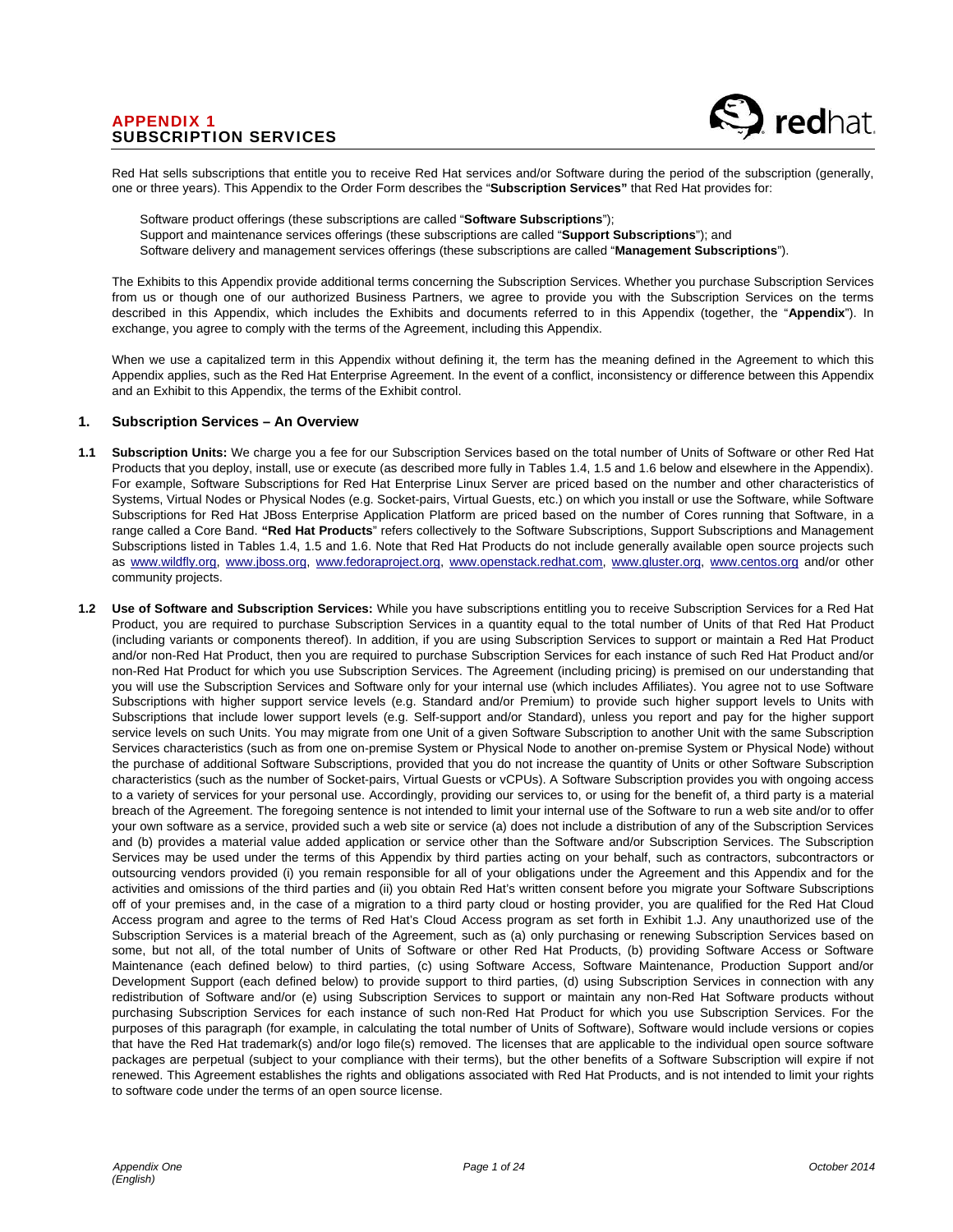**1.3 Subscription Start Date:** Unless otherwise agreed in an Order Form, the Subscription Services will begin on the date you purchase the Subscription Services (please note that the foregoing does not limit your obligation to pay for Subscription Services that you previously used but for which you have not paid).

#### **1.4 Software Subscriptions**

**Benefits of a Software Subscription:** For each Software Subscription that you purchase, Red Hat provides you one or more of the following benefits:

**Software Access:** Access to the Software.

- **Software Maintenance:** Access to updates, upgrades, corrections, security advisories and bug fixes for the Software, if and when available.
- **Support:** Access to Red Hat support for issues relating to Software used for Development Purposes and/or Production Purposes (each of which is defined below).
- **Open Source Assurance:** Purchases under this Appendix for Software Subscriptions may entitle you to participate in Red Hat's Open Source Assurance Program subject to a separate agreement, which can be viewed at www.redhat.com/legal/open\_source\_assurance\_agreement.html.

**Descriptions of Red Hat Software Subscriptions:** Table 1.4 below lists the Software Subscriptions offered by Red Hat and the Unit descriptions that are used to measure your use of each Software Subscription. The End User License Agreement(s) that govern(s) your use of the Software is/are located at www.redhat.com/licenses/EULAs (note that for certain Red Hat Products multiple EULAs will apply). The Exhibits listed in Table 1.4 contain additional information concerning the scope of the Software Subscriptions and how Red Hat provides Subscription Services to you.

#### **Table 1.4**

| <b>Software Subscription</b>                                                                                                                                                                                                                                                                                                                                                                                               | <b>Unit Description</b><br>(used to measure your use of Software Subscriptions)                                                                                                                                                                                                                                                                                                                                                                                                                                                                                                                                                                                                                                         | <b>Exhibit</b><br><b>Containing</b><br><b>Additional</b><br><b>Terms</b> |
|----------------------------------------------------------------------------------------------------------------------------------------------------------------------------------------------------------------------------------------------------------------------------------------------------------------------------------------------------------------------------------------------------------------------------|-------------------------------------------------------------------------------------------------------------------------------------------------------------------------------------------------------------------------------------------------------------------------------------------------------------------------------------------------------------------------------------------------------------------------------------------------------------------------------------------------------------------------------------------------------------------------------------------------------------------------------------------------------------------------------------------------------------------------|--------------------------------------------------------------------------|
| Red Hat Enterprise Linux Server (Physical or<br>Virtual Nodes)<br>Red Hat Enterprise Linux for IBM PowerLinux<br>Red Hat Enterprise Linux for SAP HANA<br>Red Hat Enterprise Linux Server Add-Ons:<br><b>High Availability</b><br>Load Balancer<br><b>Resilient Storage</b><br>Scalable File System<br><b>Smart Management</b><br><b>Extended Update Support</b><br><b>Extended Life Cycle Support</b>                     | Physical Node: a physical system on which you install or execute all or a<br>portion of the Software including, without limitation, a server, work station,<br>laptop, blade or other physical system, as applicable:<br><b>OR</b><br>Virtual Node: an instance of the Software executed, in whole or in part, on<br>a virtual machine.                                                                                                                                                                                                                                                                                                                                                                                 | 1.A                                                                      |
| Red Hat Enterprise Linux for Virtual<br>Datacenters<br>Red Hat Enterprise Virtualization for IBM<br>PowerLinux<br>Red Hat Enterprise Linux Server Entry Level                                                                                                                                                                                                                                                              | Physical Node: a physical system on which you install or execute all or a<br>portion of the Software including, without limitation, a server, work station,<br>laptop, blade or other physical system, as applicable.                                                                                                                                                                                                                                                                                                                                                                                                                                                                                                   | 1.A                                                                      |
| Red Hat Enterprise Linux Server<br>Red Hat Enterprise Linux for HPC Compute<br><b>Nodes</b><br>Red Hat Enterprise Linux for HPC Head<br>Nodes<br>Red Hat Enterprise Linux for Grid Nodes<br>Red Hat Enterprise Linux for IBM POWER<br>Red Hat Enterprise Linux for PRIMEQUEST<br>Red Hat Enterprise Linux for SAP<br>Applications<br>Red Hat Enterprise Linux Server Add-Ons:<br><b>High Availability</b><br>Load Balancer | System: a system on which you install or execute all or a portion of the<br>Software. A System includes each instance of the Software installed or<br>executed on, without limitation, a server, work station, laptop, virtual<br>machine, blade, node, partition, appliance or engine, as applicable;<br><b>OR</b><br>vCPU: a physical CPU, in whole or in part, which is assigned to a virtual<br>machine on which you install or execute all or a portion of the Software.<br>Note: Additional terms regarding virtualization, disaster recovery,<br>academic offerings and supported use cases, which may affect the types<br>or quantities of Software Subscription you purchase, are contained in<br>Exhibit 1.A. | 1.A                                                                      |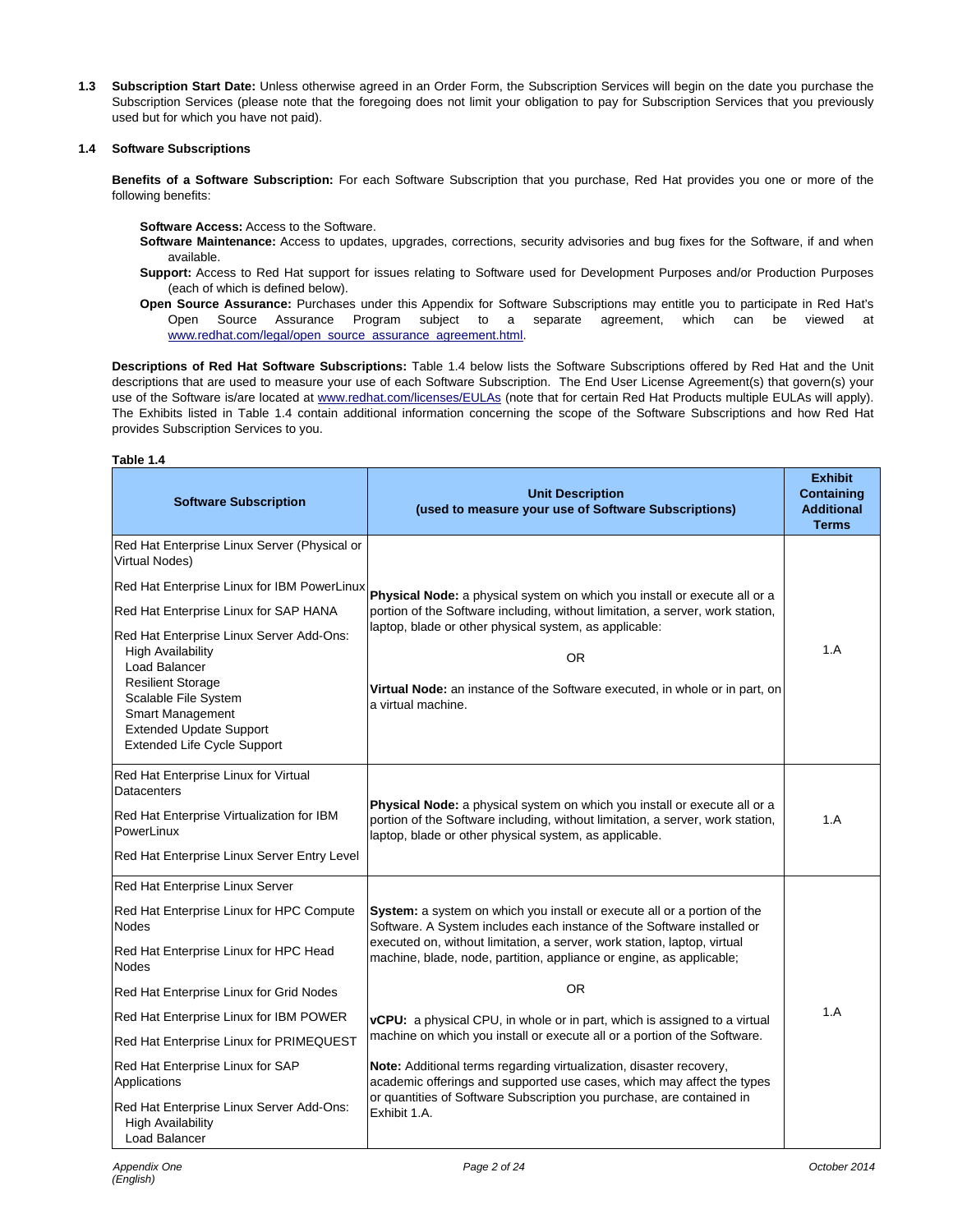| <b>Software Subscription</b>                                                                                                                 | <b>Unit Description</b><br>(used to measure your use of Software Subscriptions)                                                                                                                                                                                                                        | <b>Exhibit</b><br><b>Containing</b><br><b>Additional</b><br><b>Terms</b> |
|----------------------------------------------------------------------------------------------------------------------------------------------|--------------------------------------------------------------------------------------------------------------------------------------------------------------------------------------------------------------------------------------------------------------------------------------------------------|--------------------------------------------------------------------------|
| <b>Resilient Storage</b><br>Scalable File System<br><b>Smart Management</b><br><b>Extended Update Support</b><br>Extended Life Cycle Support |                                                                                                                                                                                                                                                                                                        |                                                                          |
| Red Hat MRG Real-time                                                                                                                        | System: a system on which you install or execute all or a portion of the                                                                                                                                                                                                                               |                                                                          |
| Red Hat Enterprise Linux Desktop<br>Red Hat Enterprise Linux Workstation                                                                     | Software. A System includes each instance of the Software installed or<br>executed on, without limitation, a server, work station, laptop, virtual<br>machine, blade, node, partition, appliance or engine, as applicable.                                                                             | 1.A                                                                      |
| Red Hat Enterprise Linux for IBM System z                                                                                                    | IFL: an IFL, or an Integrated Facility for Linux, is a mainframe CPU<br>dedicated to Linux workloads.                                                                                                                                                                                                  | 1.A                                                                      |
| Red Hat Enterprise Virtualization                                                                                                            |                                                                                                                                                                                                                                                                                                        |                                                                          |
| Red Hat Enterprise Linux with Smart<br>Virtualization                                                                                        | Physical Node: a physical system on which you install or execute all or a<br>portion of the Software including, without limitation, a server, work station,<br>laptop, blade or other physical system, as applicable.                                                                                  | 1.A                                                                      |
| Red Hat Enterprise Linux Academic Server                                                                                                     |                                                                                                                                                                                                                                                                                                        |                                                                          |
| Red Hat Enterprise Linux Academic Desktop                                                                                                    | System: a system on which you install or execute all or a portion of the<br>Software. A System includes each instance of the Software installed or                                                                                                                                                     | 1.A                                                                      |
| Red Hat Enterprise Linux Academic<br>Workstation                                                                                             | executed on, without limitation, a server, work station, laptop, virtual<br>machine, blade, node, partition, appliance or engine, as applicable.                                                                                                                                                       |                                                                          |
| Red Hat Enterprise Linux Academic Site<br>Subscription                                                                                       | Full Time Equivalent or FTE: the total number of (a) full time faculty, (b)                                                                                                                                                                                                                            |                                                                          |
| Red Hat Infrastructure for Academic<br>Institutions - Site Subscription                                                                      | one third of the part time faculty, (c) the full time staff and (d) one half of<br>the part time staff.                                                                                                                                                                                                | 1.A                                                                      |
| Red Hat Enterprise Linux Developer Suite                                                                                                     | System: a system on which you install or execute all or a portion of the<br>Software. A System includes each instance of the Software installed or<br>executed on, without limitation, a server, work station, laptop, virtual<br>machine, blade, node, partition, appliance or engine, as applicable. | 1.C                                                                      |
| Red Hat JBoss Enterprise Application<br>Platform                                                                                             |                                                                                                                                                                                                                                                                                                        |                                                                          |
| Red Hat JBoss Web Server                                                                                                                     |                                                                                                                                                                                                                                                                                                        |                                                                          |
| Red Hat JBoss Web Server Plus                                                                                                                |                                                                                                                                                                                                                                                                                                        |                                                                          |
| Red Hat JBoss Fuse Service Works                                                                                                             |                                                                                                                                                                                                                                                                                                        |                                                                          |
| Red Hat JBoss Data Virtualization                                                                                                            |                                                                                                                                                                                                                                                                                                        |                                                                          |
| <b>Red Hat JBoss Fuse</b>                                                                                                                    | <b>Core Band:</b> a group of processing cores (16 or 64), where a single "Core"                                                                                                                                                                                                                        |                                                                          |
| Red Hat JBoss A-MQ                                                                                                                           | is (a) a physical processing core located in a CPU or (b) a virtual                                                                                                                                                                                                                                    | 1.B                                                                      |
| <b>Red Hat JBoss Portal</b>                                                                                                                  | processing core within a virtual machine, in each case, that contains or<br>executes the Software running for Production Purposes.                                                                                                                                                                     |                                                                          |
| Red Hat JBoss BPM Suite                                                                                                                      |                                                                                                                                                                                                                                                                                                        |                                                                          |
| Red Hat JBoss BRMS plus BPM Suite                                                                                                            |                                                                                                                                                                                                                                                                                                        |                                                                          |
| Red Hat JBoss BRMS                                                                                                                           |                                                                                                                                                                                                                                                                                                        |                                                                          |
| Red Hat JBoss Data Grid                                                                                                                      |                                                                                                                                                                                                                                                                                                        |                                                                          |
| Red Hat JBoss Middleware add-on option:<br>Management<br>Extended Life Cycle Support                                                         |                                                                                                                                                                                                                                                                                                        |                                                                          |
| Red Hat JBoss Developer Studio                                                                                                               | System: a system on which you install or execute all or a portion of the<br>Software. A System includes each instance of the Software installed or<br>executed on, without limitation, a server, work station, laptop, virtual<br>machine, blade, node, partition, appliance or engine, as applicable. | 1.C                                                                      |
| Red Hat Storage Server for On-premise                                                                                                        | System: a system on which you install or execute all or a portion of the<br>Software. A System includes each instance of the Software installed or<br>executed on, without limitation, a server, work station, laptop, virtual                                                                         | 1.D                                                                      |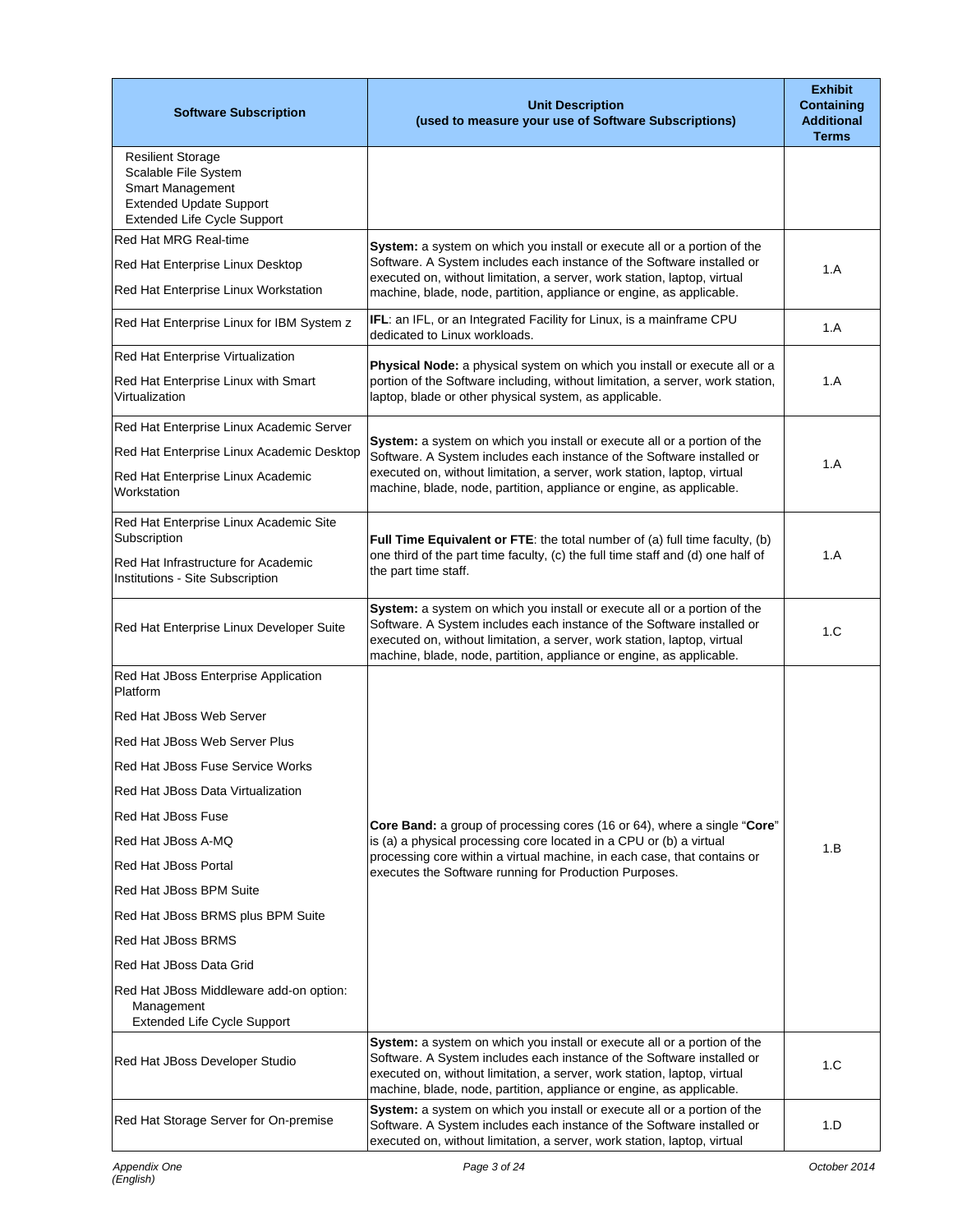| <b>Software Subscription</b>                                                                                                      | <b>Unit Description</b><br>(used to measure your use of Software Subscriptions)                                                                                                                                                                                                                                                                                                                                          | <b>Exhibit</b><br><b>Containing</b><br><b>Additional</b><br><b>Terms</b> |
|-----------------------------------------------------------------------------------------------------------------------------------|--------------------------------------------------------------------------------------------------------------------------------------------------------------------------------------------------------------------------------------------------------------------------------------------------------------------------------------------------------------------------------------------------------------------------|--------------------------------------------------------------------------|
| Red Hat Storage Module for On-premise                                                                                             | machine, blade, node, partition, appliance or engine, as applicable.                                                                                                                                                                                                                                                                                                                                                     |                                                                          |
| Red Hat Storage Server for Public Cloud                                                                                           | Virtual Guest: an instance of the Software that is executed, in whole or in<br>part, on a virtual machine.                                                                                                                                                                                                                                                                                                               | 1.D, 1.J                                                                 |
| Red Hat Storage Server for Hybrid Cloud                                                                                           | System: a system on which you install or execute all or a portion of the<br>Software. A System includes each instance of the Software installed or<br>executed on, without limitation, a server, work station, laptop, virtual<br>machine, blade, node, partition, appliance or engine, as applicable; and<br>Virtual Guest: an instance of the Software that is executed, in whole or in<br>part, on a virtual machine. |                                                                          |
| Red Hat Storage for Red Hat Enterprise<br>Linux OpenStack Platform                                                                | Physical Node: a physical system on which you install or execute all or a<br>portion of the Software, including, without limitation, a server, work station,<br>laptop, blade, or other physical system, as applicable.                                                                                                                                                                                                  | 1.A, 1.D                                                                 |
| <b>OpenShift Enterprise</b><br>OpenShift Enterprise Broker Infrastructure<br>Red Hat JBoss Middleware for OpenShift<br>Enterprise | Physical Node: a physical system on which you install or execute all or a<br>portion of the Software including, without limitation, a server, work station,<br>laptop, blade or other physical system, as applicable;<br><b>OR</b><br>Virtual Guest: an instance of the Software that is executed, in whole or in<br>part, on a virtual machine.                                                                         | 1.B. 1.K                                                                 |
| Red Hat Cloud Infrastructure                                                                                                      | Physical Node: a physical system on which you install or execute all or a<br>portion of the Software including, without limitation, a server, work station,<br>laptop, blade or other physical system, as applicable.                                                                                                                                                                                                    | 1.E, 1.I                                                                 |
| Red Hat Enterprise Linux OpenStack<br>Platform<br>Red Hat Enterprise Linux OpenStack<br>Platform for Atom                         | Physical Node: a physical system on which you install or execute all or a<br>portion of the Software, including, without limitation, a server, work station,<br>laptop, blade, or other physical system, as applicable.                                                                                                                                                                                                  | 1.A, 1.F                                                                 |

**1.5 Support Subscriptions.** Table 1.5 below lists the Support Subscriptions offered by Red Hat and the Unit description that is used to measure your use of the Support Subscription(s). The End User License Agreement that governs your use of the Software is located at www.redhat.com/licenses/EULAs. The Exhibits listed in Table 1.5 contain additional information concerning the scope of the Support Subscriptions and how Red Hat provides Subscription Services to you.

| able<br>п |
|-----------|
|-----------|

| <b>Support Subscription</b>                                                                                                                                                                                                                                                                                                                                              | <b>Unit Description</b><br>(used to measure your use of Support Subscriptions)                                                                                                                                                                                                                         | <b>Exhibit</b><br><b>Containing</b><br><b>Additional</b><br><b>Terms</b> |
|--------------------------------------------------------------------------------------------------------------------------------------------------------------------------------------------------------------------------------------------------------------------------------------------------------------------------------------------------------------------------|--------------------------------------------------------------------------------------------------------------------------------------------------------------------------------------------------------------------------------------------------------------------------------------------------------|--------------------------------------------------------------------------|
| Technical Account Management<br>("TAM") Service<br><b>TAM Extension</b>                                                                                                                                                                                                                                                                                                  | <b>Point of Contact:</b> a Red Hat associate whom you are authorized to contact to<br>request support for a particular team, geography or Red Hat product line.                                                                                                                                        | 1.G                                                                      |
| <b>Extended Update Support</b>                                                                                                                                                                                                                                                                                                                                           | System: a system on which you install or execute all or a portion of the<br>Software. A System includes each instance of the Software installed or executed<br>on, without limitation, a server, work station, laptop, virtual machine, blade, node,<br>partition, appliance or engine, as applicable. |                                                                          |
| System: a system on which you install or execute all or a portion of the<br>Red Hat Enterprise Linux Extended Life<br>Software. A System includes each instance of the Software installed or executed<br><b>Cycle Support</b><br>on, without limitation, a server, work station, laptop, virtual machine, blade, node,<br>partition, appliance or engine, as applicable. |                                                                                                                                                                                                                                                                                                        | 1.G                                                                      |
| <b>Core Band:</b> a group of processing cores (16 or 64), where a single " <b>Core</b> " is (a)<br>Red Hat JBoss Middleware Extended<br>a physical processing core located in a CPU or (b) a virtual processing core<br>Life Cycle Support<br>within a virtual machine, in each case, that contains or executes the Software<br>running for Production Purposes.         |                                                                                                                                                                                                                                                                                                        | 1.G                                                                      |
| System: a system on which you install or execute all or a portion of the<br>Red Hat Enterprise Linux Developer<br>Software. A System includes each instance of the Software installed or executed<br>Workstation<br>on, without limitation, a server, work station, laptop, virtual machine, blade, node,                                                                |                                                                                                                                                                                                                                                                                                        | 1.G                                                                      |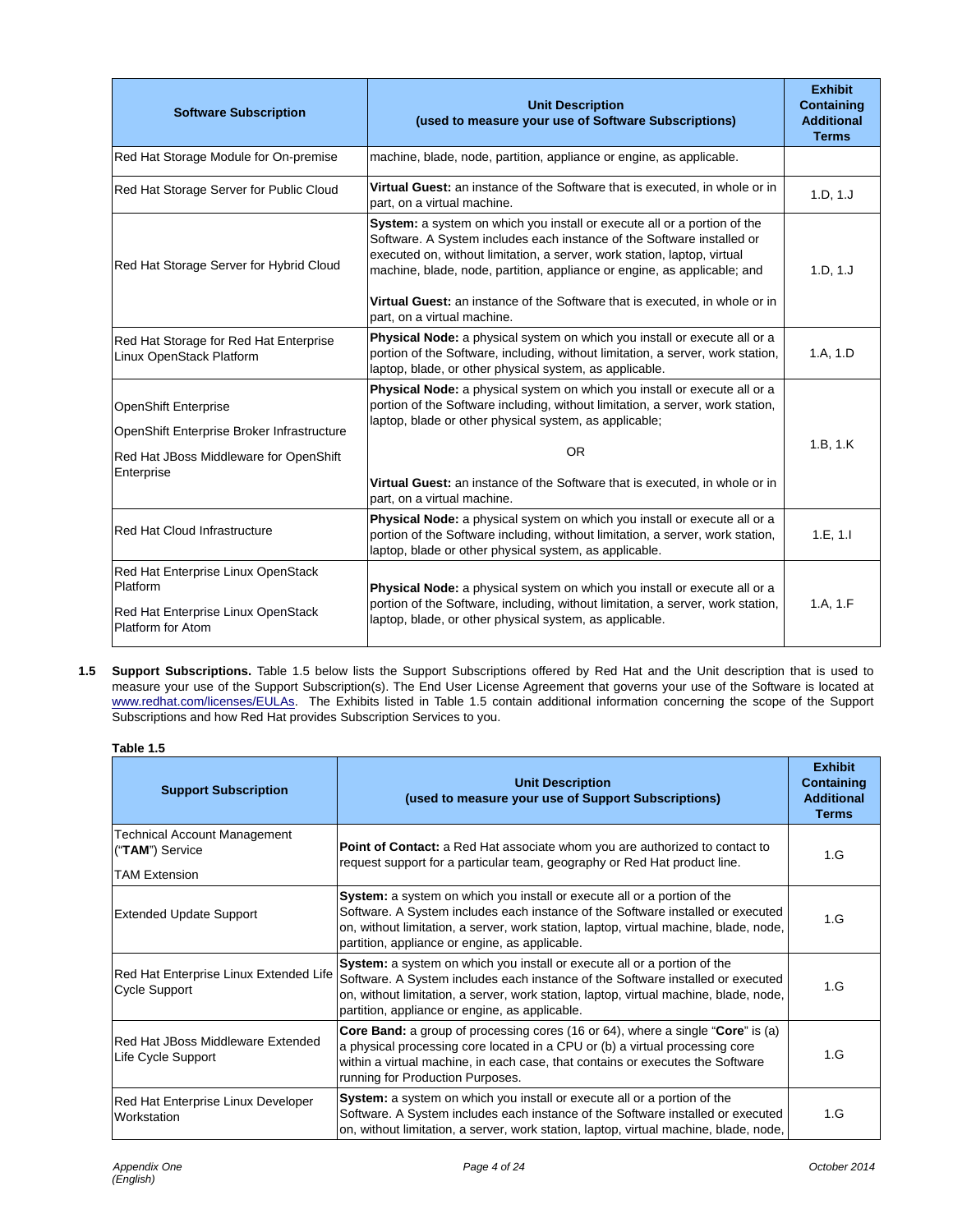| <b>Support Subscription</b>                   | <b>Unit Description</b><br>(used to measure your use of Support Subscriptions)                                                                                                                                                                                                                                | <b>Exhibit</b><br><b>Containing</b><br><b>Additional</b><br><b>Terms</b> |
|-----------------------------------------------|---------------------------------------------------------------------------------------------------------------------------------------------------------------------------------------------------------------------------------------------------------------------------------------------------------------|--------------------------------------------------------------------------|
|                                               | partition, appliance or engine, as applicable.                                                                                                                                                                                                                                                                |                                                                          |
| Red Hat Enterprise Linux Developer<br>Support | <b>System:</b> a system on which you install or execute all or a portion of the<br>Software. A System includes each instance of the Software installed or executed<br>on, without limitation, a server, work station, laptop, virtual machine, blade, node,<br>partition, appliance or engine, as applicable. | 1.G                                                                      |

**1.6 Management Subscriptions.** Table 1.6 below lists the Management Subscriptions offered by Red Hat and the Unit description that is used to measure your use of the Management Subscription(s). The End User License Agreement that governs your use of the Software is located at www.redhat.com/licenses/EULAs. The Exhibits listed in Table 1.6 contain additional information concerning the scope of the Management Subscriptions and how Red Hat provides Subscription Services to you.

| Table 1.6                                                                                     |                                                                                                                                                                                                                                                                                                                                                                                                                                                                                                     |                                                                          |
|-----------------------------------------------------------------------------------------------|-----------------------------------------------------------------------------------------------------------------------------------------------------------------------------------------------------------------------------------------------------------------------------------------------------------------------------------------------------------------------------------------------------------------------------------------------------------------------------------------------------|--------------------------------------------------------------------------|
| <b>Management Subscription</b>                                                                | <b>Unit Description</b><br>(used to measure your use of Management Subscriptions)                                                                                                                                                                                                                                                                                                                                                                                                                   | <b>Exhibit</b><br><b>Containing</b><br><b>Additional</b><br><b>Terms</b> |
| <b>Red Hat Satellite Server</b><br><b>Red Hat Satellite Server Starter</b><br>Pack            | System: a system on which you install or execute all or a portion of the Software. A<br>System includes each instance of the Software installed or executed on, without<br>limitation, a server, work station, laptop, virtual machine, blade, node, partition,<br>appliance or engine, as applicable.<br>If you install or use the optional embedded database, then you agree to comply with<br>the terms located at www.redhat.com/licenses/satellite embedded.html for the<br>embedded database. |                                                                          |
| Red Hat Satellite Proxy<br><b>Red Hat Satellite Capsule</b>                                   | System: a system on which you install or execute all or a portion of the Software. A<br>System includes each instance of the Software installed or executed on, without<br>limitation, a server, work station, laptop, virtual machine, blade, node, partition,<br>appliance or engine, as applicable.                                                                                                                                                                                              |                                                                          |
| Red Hat Smart Management                                                                      | Module: an entitlement to manage one System, Virtual Node or Physical Node.                                                                                                                                                                                                                                                                                                                                                                                                                         | 1.H                                                                      |
| Red Hat JBoss Operations Network                                                              | <b>Core Band:</b> a group of processing cores (16 or 64), where a single " <b>Core</b> " is (a) a<br>physical processing core located in a CPU or (b) a virtual processing core within a<br>virtual machine, in each case, that contains or executes the Software running for<br>Production Purposes.                                                                                                                                                                                               | 1.H                                                                      |
| Red Hat Directory Server                                                                      | System: a system on which you install or execute all or a portion of the Software. A<br>System includes each instance of the Software installed or executed on, without<br>limitation, a server, work station, laptop, virtual machine, blade, node, partition,<br>appliance or engine, as applicable.                                                                                                                                                                                              | 1.H                                                                      |
| Red Hat CloudForms (and its<br>predecessor ManageIQ EVM Suite)                                | Managed Node: a server, blade or node managed by the Software.                                                                                                                                                                                                                                                                                                                                                                                                                                      | 1.1                                                                      |
| Red Hat CloudForms for Public<br>Cloud (and its predecessor<br>ManageIQ EVM for Public Cloud) | <b>Managed VM:</b> a virtual machine on a public cloud managed by the Software.                                                                                                                                                                                                                                                                                                                                                                                                                     | 1.1                                                                      |

**1.7 Software Subscription Lifecycle.** During the life cycle of Red Hat Software, the scope of Software Maintenance and Support evolves and, after a number of years, we discontinue Software Maintenance and Support for older versions of Software. The details of the Software Maintenance and Production Support life cycle are set forth at https://access.redhat.com/support/policy/update\_policies.html. If available, you may purchase Extended Update Support and/or Extended Life Cycle Support, as described in Exhibit 1.G, to extend your Subscription Services for certain versions of Software.

## **2. Production Support and Development Support Terms**

**2.1 Definitions.** "**Development Purposes**" means using the Software for the specific purpose of (a) developing, (b) single-user prototyping, quality assurance or testing and/or (c) demonstrating software or hardware that runs with or on the Software. "**Production Purposes**" means using the Software (a) in a production environment, (b) generally using live data and/or applications for a purpose other than Development Purposes, (c) for multi-user prototyping, quality assurance and testing and/or (d) for backup instances. "**Supported Hardware**" means the hardware and platforms that are listed at (i) https://hardware.redhat.com and http://www.redhat.com/resourcelibrary/articles/enterprise-linux-virtualization-support for Red Hat Enterprise Linux and Red Hat Enterprise Virtualization subscriptions, (ii) http://www.jboss.com/products/platforms/application/supportedconfigurations/ for Red Hat JBoss Middleware subscriptions, and (iii) https://access.redhat.com/knowledge/articles/66206 for Red Hat Storage Server. "**Evaluation Subscriptions**" are Subscription Services provided for the sole purpose of evaluating the suitability of the Subscription Services for your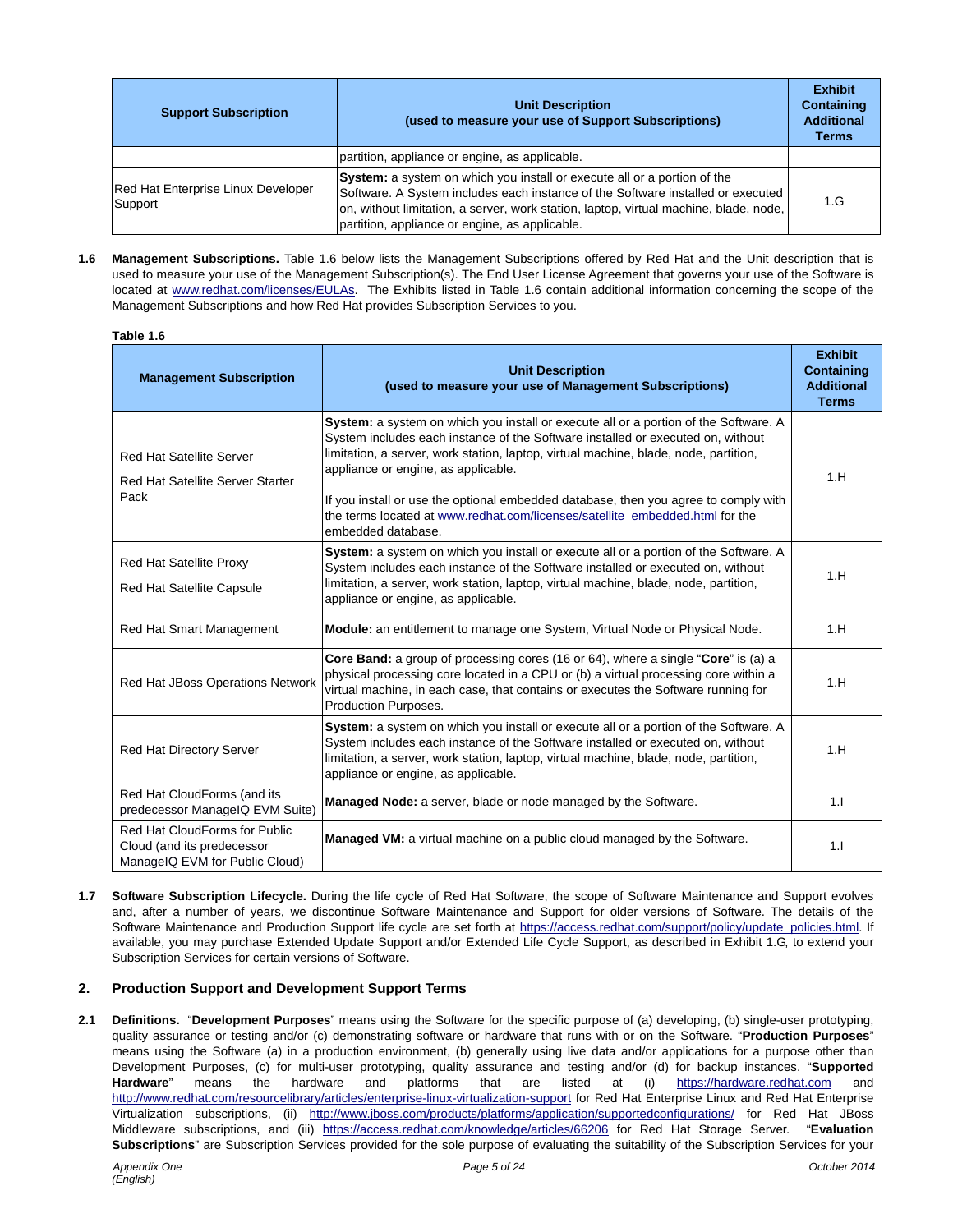future purchase from Red Hat or through one of our authorized Business Partners (**"Evaluation Purposes"**), and not for Production Purposes, Development Purposes or any other purpose. "**Support Contact(s)**" is a person authorized by you to open support requests and/or contact Red Hat support personnel.

- **2.2 Use Cases.** Subscription Services are provided for Software only when used for its supported purpose ("**Use Case**"). The Use Case determines which Subscription is required and what fees are charged. If you use or deploy the Software in a manner contrary to a supported Use Case, you are responsible for purchasing the appropriate Subscription(s) to cover such usage. For example, if you are using a Red Hat Enterprise Linux Desktop Subscription as a server, you are obligated to purchase a Red Hat Enterprise Linux Server Subscription.
- **2.3 Evaluations.** By requesting an Evaluation Subscription, you represent that you will be using the Subscription Services for Evaluation Purposes only and you understand that Red Hat is relying on the accuracy of your representation in providing you with access to the Evaluation Subscription(s). If you use the Red Hat Evaluation Subscription(s) for any other purposes, you are in violation of this Agreement and are required to pay the applicable subscription fees in accordance with Sections 1.1 and 1.2 above, in addition to any and all other remedies available to Red Hat under applicable law. Examples of such violations include, but are not limited to, using the Subscription Services provided under an Evaluation Subscription for Production Purposes, offering support services to third parties, or complementing or supplementing third party support services with Subscription Services received through an Evaluation Subscription.
- **2.4 Support from Business Partner.** Some clients obtain support for their Software Subscriptions from an authorized Red Hat Business Partner, in which case the Business Partner provides support to you and not Red Hat. Sections 2.5 - 2.8 apply to you only if you have purchased Subscription Services with Production Support provided by Red Hat. If you have purchased Subscription Services with support provided by a Business Partner, Sections 2.5 – 2.8 do not apply to you and you should work with your Business Partner to obtain support services.
- **2.5 Support from Red Hat. "Development Support"** consists of assistance with installation, usage, problem diagnosis and bug fixes for the applicable Software used for Development Purposes during specific Red Hat life cycle phases (as referenced in Section 1.7 above). Development Support also consists of advice on architecture, design, development and prototyping. Requests for deployment and maintenance assistance and/or assistance for Production Purposes are not included within the scope of Development Support, but rather are available on a consulting basis under the terms of a separate agreement.

**"Production Support"** consists of assistance with installation, application testing, usage, problem diagnosis and bug fixes for Software used for Production Purposes during specific Red Hat life cycle phases (as referenced in Section 1.7 above). Production Support does not include assistance with code development, system design, network design, architectural design, optimizations, tuning recommendations, development or implementation of security rules or policies, third party software made available with Red Hat Software (listed at www.redhat.com/licenses/thirdparty/eula.html), supplementary RHN channels and/or preview technologies.

To access and use Support, you must provide Red Hat with sufficient information to validate your entitlement to the relevant Support. The scope of the Support is based on the level (for example, Self-support, Standard or Premium) and type of Subscription Services you purchased. Certain Support is provided only during Red Hat's local standard business hours.

**2.6 Support Coverage.** We do not provide Production or Development Support for Software that (a) you (or a third party) have modified or recompiled, (b) is running on hardware or hypervisor that is not Supported Hardware or (c) is running in an unsupported Use Case as described in an Exhibit. You are responsible for testing the Software before deploying it in your environment. You should also backup your systems on a regular basis and have those backups available if needed for support purposes.

Red Hat will use commercially reasonable efforts to provide Support in accordance with the guidelines shown in Table 2.7 below. Support is provided in the English language and may be available in other languages based on available resources. Red Hat's Support telephone numbers and local standard business hours ("**Standard Business Hours**") are listed at https://access.redhat.com/support/contact/technicalSupport.html.

**2.7 Service Level Guidelines.** Support is available in one or more of the following support levels, depending on the Red Hat Product: Selfsupport, Standard or Premium, as shown in the table below. Software Access and Software Maintenance are generally provided to you through a Red Hat-hosted delivery portal, such as Red Hat Customer Portal, Red Hat Update Infrastructure ("**RHUI**") and/or Red Hat Network ("**RHN**") (collectively, "**Red Hat Portal**"). After the Initial Response, Red Hat will provide status updates on the issue until (i) the issue is resolved; (ii) the issue is downgraded to a lower Severity Level (in which case status updates will be provided in accordance with the update guidelines applicable the new Severity Level); or (iii) the parties agree on an alternative update schedule.

| Table 2.7                   |                    |                                 |                     |                                                             |
|-----------------------------|--------------------|---------------------------------|---------------------|-------------------------------------------------------------|
|                             | Self-support       | <b>Standard</b>                 |                     | <b>Premium</b>                                              |
| <b>Hours of Coverage</b>    | none               | <b>Standard Business Hours</b>  |                     | <b>Standard Business Hours</b><br>24x7 for Severity 1 and 2 |
| <b>Support Channel</b>      | none               | Web and Phone                   |                     | Web and Phone                                               |
| Number of Cases             | none               | Unlimited                       | Unlimited           |                                                             |
| <b>Software Maintenance</b> | via Red Hat Portal | via Red Hat Portal              | via Red Hat Portal  |                                                             |
| <b>Response Guidelines</b>  | N/A                | Initial and Ongoing<br>Response | Initial<br>Response | Ongoing<br>Response                                         |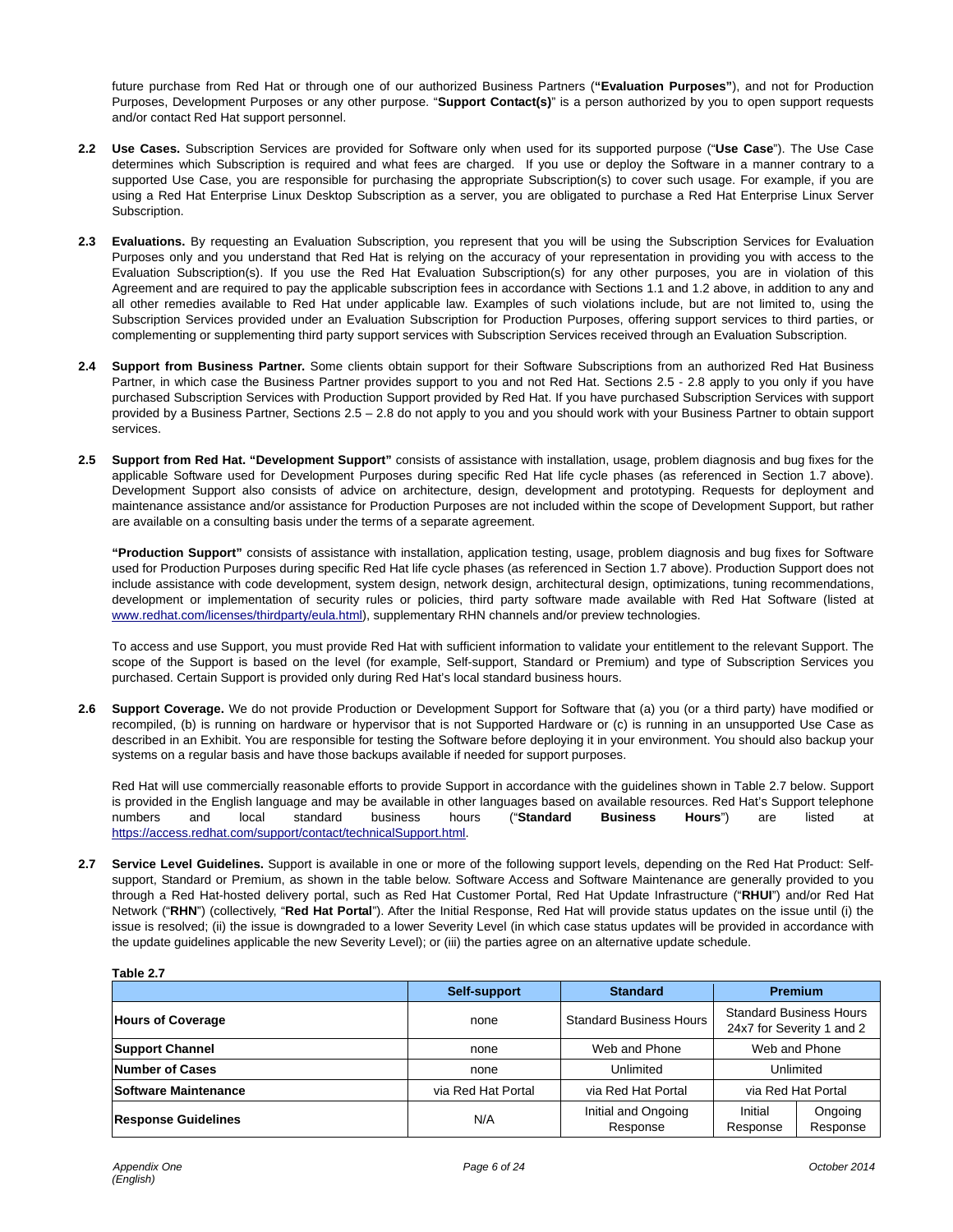|                                                                                                                                                                                                                                                                                                                                                                                                                                                                                  | Self-support | <b>Standard</b>  | Premium             |                     |
|----------------------------------------------------------------------------------------------------------------------------------------------------------------------------------------------------------------------------------------------------------------------------------------------------------------------------------------------------------------------------------------------------------------------------------------------------------------------------------|--------------|------------------|---------------------|---------------------|
| Severity 1 (Urgent): A problem that severely<br>impacts your use of the Software in a production<br>environment (such as the loss of production data or<br>production systems not functioning). The situation<br>halts your business operations and no procedural<br>work around exists.                                                                                                                                                                                         | N/A          | 1 Business Hour  | 1 hour              | 1 hour              |
| Severity 2 (High): A problem where the Software is<br>functioning but your use in a production environment<br>is severely reduced. The situation is causing a high<br>impact to portions of your business operations and<br>no procedural work around exists.                                                                                                                                                                                                                    | N/A          | 4 Business Hours | 2 hours             | 4 hours             |
| Severity 3 (Medium): A problem that involves<br>partial, non-critical loss of use of the Software in a<br>production environment or development<br>environment. For production environments, there is<br>a medium-to-low impact on your business, but your<br>business continues to function, including by using a<br>procedural work around. For development<br>environments, the situation is causing your project to<br>no longer continue or migrate into production.        | N/A          | 1 Business Day   | 4 Business<br>Hours | 8 Business<br>Hours |
| Severity 4 (Low): A general usage question,<br>reporting of a documentation error or<br>recommendation for a future product enhancement<br>or modification. For production environments, there<br>is low-to-no impact on your business or the<br>performance or functionality of your system. For<br>development environments, there is a medium-to-<br>low impact on your business, but your business<br>continues to function, including by using a<br>procedural work around. | N/A          | 2 Business Days  | 8 Business<br>Hours | 2 Business<br>Days  |

**Note:** The guidelines set forth in Table 2.7 do not apply to the Developer Subscriptions described in Exhibit 1.C or to the Red Hat Enterprise Linux Developer Workstation and Red Hat Enterprise Linux Developer Support Subscriptions described in Exhibit 1.G.

#### **2.8 Support Contacts**

For the Software Subscriptions, you may contact Red Hat through your designated Support Contacts. You may designate up to the number of contacts described in Table 2.8 below based on the number of Standard and Premium Software Subscriptions you have purchased (other than for Academic Edition Customers with Campus Wide Subscriptions\*). We will provide Subscription Services to you solely by communicating during the Hours of Coverage with the individual Support Contact(s) you appoint. For Premium Support, in order to receive 24x7 coverage for Severity 1 and 2 issues, you must provide a dedicated point of contact who will be available until the issue is resolved. You may change your designated Support Contacts by notifying us in writing and giving us five business days to process the change. The Support Contacts should have "read and write" access to the necessary files, English language communication skills and relevant technical knowledge.

### **Table 2.8**

| <b>Number of Standard and Premium Software</b><br><b>Subscriptions (excluding Red Hat JBoss)</b><br><b>Subscriptions)</b> | Number of Cores included in Red<br><b>Hat JBoss Software Subscriptions</b> | <b>Support Contacts</b> |
|---------------------------------------------------------------------------------------------------------------------------|----------------------------------------------------------------------------|-------------------------|
| 1 to 50                                                                                                                   | 1 to 32                                                                    |                         |
| 51 to 100                                                                                                                 | 33 to 64                                                                   | 4                       |
| 101 to 250                                                                                                                | 65 to 96                                                                   | 6                       |
| 251 to 500                                                                                                                | 97 to 128                                                                  | 8                       |
| 501 to 1000                                                                                                               | 129 to 160                                                                 | 10                      |
| 1001 and over                                                                                                             | 161 to 192                                                                 | 12                      |

\*For Academic Edition Customers with Campus Wide Subscriptions, you may have three (3) Support Contacts for every one thousand (1,000) FTEs.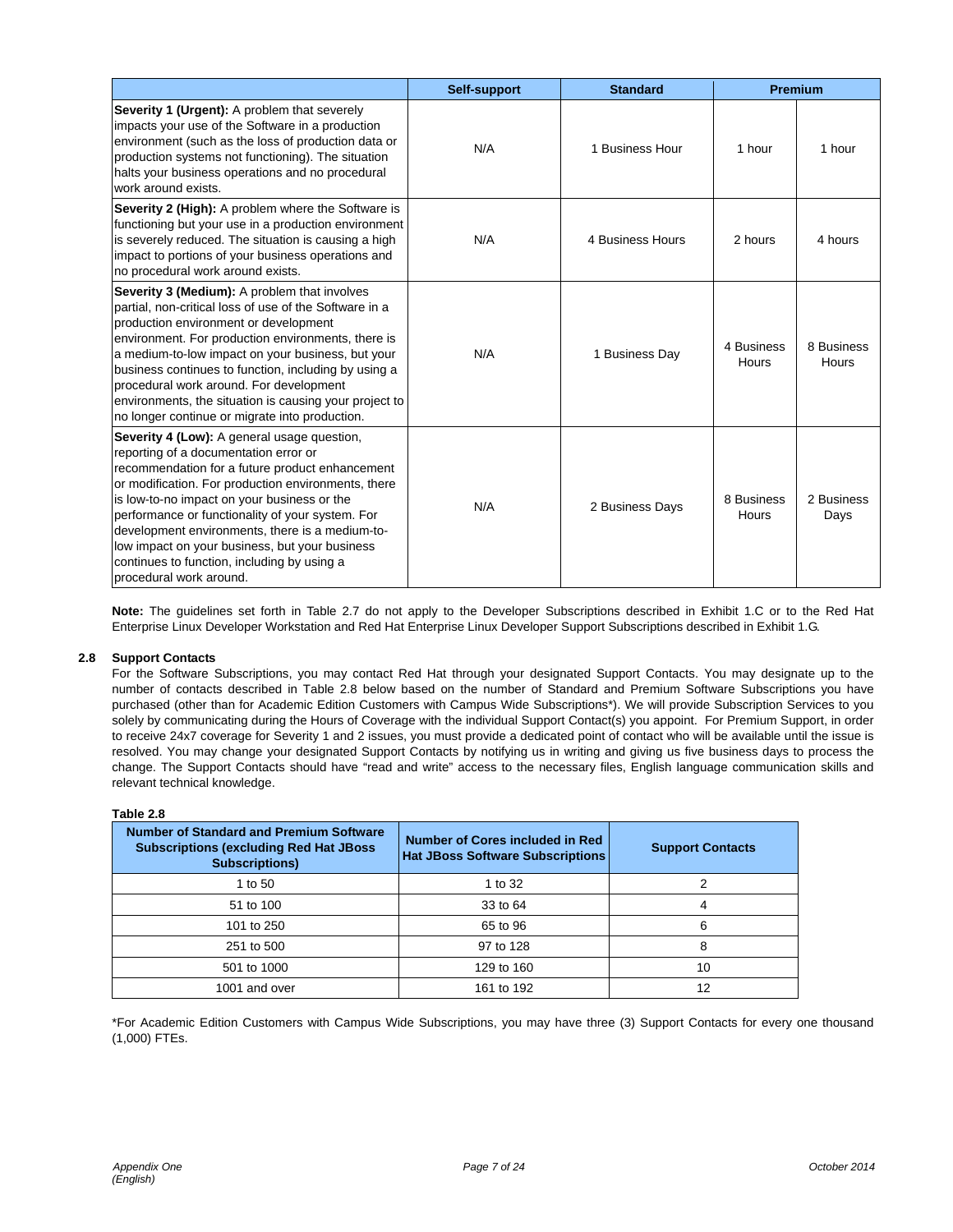# EXHIBIT 1.A RED HAT ENTERPRISE LINUX AND RELATED SOFTWARE SUBSCRIPTIONS

**Table 1** 



# **1. Unit of Measure and Purchasing Requirements for Red Hat Enterprise Linux Server**

You must purchase the appropriate number and type of Software Subscription(s) for each Unit of Red Hat Enterprise Linux Server including variants such as Red Hat Enterprise Linux Server for HPC Compute Nodes, Red Hat Enterprise Linux for IBM POWER and Red Hat Enterprise Linux for SAP Applications, based on the capacity of such Unit as described in Table 1 below. Multiple Software Subscriptions may be "stacked" to account for the capacity of a given Unit. "Stacking" (or "Stackable") means the application of more than one of the same Subscription to account for additional capacity.

| rapie i                                                                                                                                                                                       |                        |                                                          |                                                          |                                                                                |                                                                                                                         |
|-----------------------------------------------------------------------------------------------------------------------------------------------------------------------------------------------|------------------------|----------------------------------------------------------|----------------------------------------------------------|--------------------------------------------------------------------------------|-------------------------------------------------------------------------------------------------------------------------|
| <b>Software</b>                                                                                                                                                                               | <b>Support</b>         | <b>Unit of Measure</b>                                   | Capacity                                                 |                                                                                | <b>Stackable</b>                                                                                                        |
| <b>Subscription</b>                                                                                                                                                                           | Level                  |                                                          | Socket(s)                                                | <b>Virtual Nodes</b>                                                           |                                                                                                                         |
| <b>Red Hat Enterprise</b><br>Linux Server<br>(Physical or Virtual<br>Nodes)<br>Red Hat Enterprise<br>Linux for SAP<br><b>HANA</b><br><b>Red Hat Enterprise</b><br>Linux for IBM<br>PowerLinux | Standard or<br>Premium | <b>Physical Node</b><br><b>OR</b><br><b>Virtual Node</b> | Socket-pair for each Physical Node OR<br>2 Virtual Nodes |                                                                                | Physical Node: Yes<br>Virtual Node: Yes, up to a<br>maximum of 4 virtual<br>instances <sup>2</sup> per Physical<br>Node |
| <b>Red Hat Enterprise</b><br>Linux for Virtual<br>Datacenters <sup>1</sup>                                                                                                                    | Standard or<br>Premium | <b>Physical Node</b>                                     | Socket-pair                                              | <b>Unlimited Virtual</b><br>Nodes running on a<br>Socket-pair                  | Physical Node: Yes<br>Virtual Node: Yes                                                                                 |
| <b>Red Hat Enterprise</b><br><b>Linux Server Entry</b><br>Level                                                                                                                               | Self-support           | <b>Physical Node</b>                                     | Socket-pair                                              | None                                                                           | Physical Node: No<br>Virtual Node: Yes, up to a<br>maximum of 4 virtual<br>instances <sup>2</sup> per Physical<br>Node  |
| <b>Red Hat Enterprise</b><br>Linux OpenStack<br>Platform                                                                                                                                      | Standard or<br>Premium | <b>Physical Node</b>                                     | Socket-pair                                              | <b>Unlimited Virtual</b><br>Nodes running on a<br>Socket-pair                  | Physical Node: Yes<br>Virtual Node: Yes                                                                                 |
| <b>Red Hat Enterprise</b><br>Linux with Smart<br>Virtualization                                                                                                                               | Standard or<br>Premium | <b>Physical Node</b>                                     | Socket-pair                                              | <b>Unlimited Virtual</b><br>Nodes running on a<br>Socket-pair                  | Physical Node: Yes<br>Virtual Node: Yes                                                                                 |
| <b>Red Hat Enterprise</b><br><b>Linux Server</b>                                                                                                                                              | Standard or<br>Premium | System                                                   | 1-2 Sockets.<br>4 Sockets, or<br>8 Sockets               | 1 Virtual Guest.4<br>Virtual Guests, or<br><b>Unlimited Virtual</b><br>Guests  | Sockets: No<br><b>Virtual Guest: Yes</b>                                                                                |
| Red Hat Enterprise<br><b>Linux Server</b>                                                                                                                                                     | Self-support           | System                                                   | 1-2 Sockets                                              | 1 Virtual Guest                                                                | Sockets: No<br>Virtual Guest: No                                                                                        |
| <b>Red Hat Enterprise</b><br>Linux for<br><b>PRIMEQUEST</b>                                                                                                                                   | Premium                | System                                                   | 1-2 Sockets,<br>4 Sockets,<br>6 Sockets or<br>8 Sockets  | 1 Virtual Guest, 4<br>Virtual Guests, or<br><b>Unlimited Virtual</b><br>Guests | Sockets: No<br>Virtual Guest: Yes                                                                                       |

A "**Socket**" is a socket occupied by a CPU on a System or Physical Node. For purposes of this Exhibit 1.A, a "**Socket-pair**" is up to two sockets each occupied by a CPU on a System or Physical Node. A "**Virtual Guest**" is an instance of the Software that is executed, in whole or in part, on a System that is a virtual machine. When you deploy a guest operating system in a virtualized environment, you are responsible for securing the required license rights for any third party operating systems or other software that you use.

<sup>1</sup>Please note that Red Hat Enterprise Linux for Virtual Datacenters Subscriptions do not include an entitlement for the host operating

system.<br><sup>2</sup>The maximum number of four (4) virtual instances may consist of Red Hat Enterprise Linux Virtual Nodes, Virtual Guests or any other guest operating system.

#### **2. Red Hat Enterprise Linux Server Add-Ons**

Red Hat Enterprise Linux Server Subscriptions may be purchased with one or more add-on options ("**Add-On(s)**"). Add-Ons require a separate paid and active Software Subscription for each Unit that deploys, installs, uses or executes such Add-On. Each Unit of Add-Ons (i) must match the Unit of Measure and capacity as the underlying Red Hat Enterprise Linux Unit and (ii) inherits the Support Level (Standard and/or Premium) of the underlying Red Hat Enterprise Linux Unit. Add-Ons are not supported on Red Hat Enterprise Linux Subscriptions with a Self-support service level except Smart Management Add-Ons. The Add-Ons include: High Availability, Load Balancer, Resilient Storage, Scalable File System, Smart Management, Extended Update Support and Extended Life Cycle Support.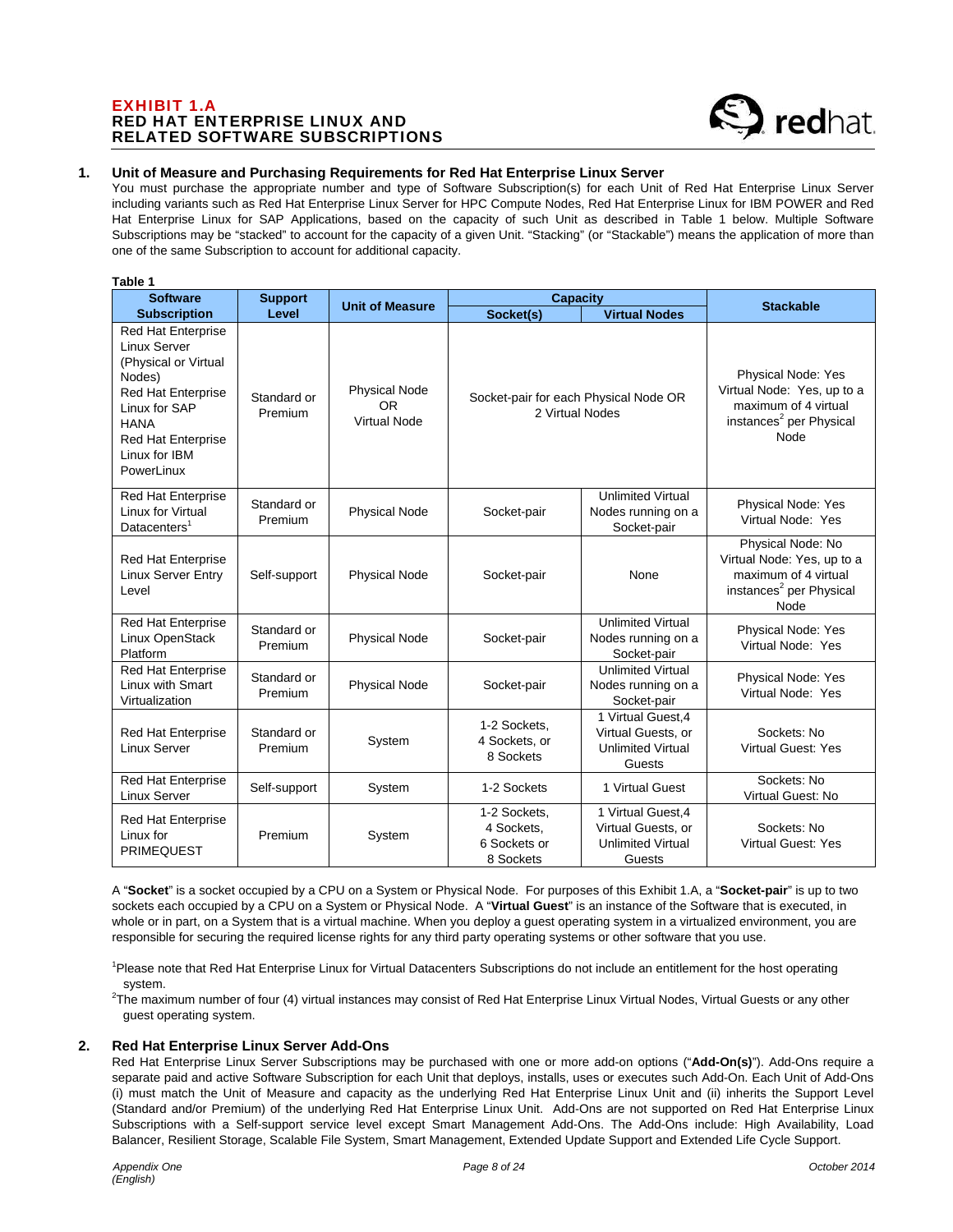# **3. Red Hat Enterprise Linux Server Support Options**

Red Hat Enterprise Linux Server Subscriptions may be purchased with various levels of Production Support including Self-support, Standard and Premium Support Levels. Note that not all Production Support options are available for all Red Hat Enterprise Linux Server Subscriptions, configurations or customers. For example, Self-support is available only for (a) Systems without Add-Ons (except Smart Management); and (b) customers who do not have a Red Hat Technical Account Manager.

# **4. Red Hat Enterprise Linux Server Use Cases**

Subscription Services are provided for Software only when used for its supported purpose ("**Use Case**") in accordance with the terms of this Exhibit and Table 4 below.

| Table 4                                                                                                                                                     |                                                                                                                                                                                                                                                                                                                                                                                                                                                                                                                                                                                                                                                                                                                                                                                                                                                                                                                                                                                                                                                                                                                                                                                                                     |
|-------------------------------------------------------------------------------------------------------------------------------------------------------------|---------------------------------------------------------------------------------------------------------------------------------------------------------------------------------------------------------------------------------------------------------------------------------------------------------------------------------------------------------------------------------------------------------------------------------------------------------------------------------------------------------------------------------------------------------------------------------------------------------------------------------------------------------------------------------------------------------------------------------------------------------------------------------------------------------------------------------------------------------------------------------------------------------------------------------------------------------------------------------------------------------------------------------------------------------------------------------------------------------------------------------------------------------------------------------------------------------------------|
| <b>Software</b>                                                                                                                                             | <b>Use Case</b>                                                                                                                                                                                                                                                                                                                                                                                                                                                                                                                                                                                                                                                                                                                                                                                                                                                                                                                                                                                                                                                                                                                                                                                                     |
| Red Hat Enterprise Linux Server<br>Red Hat Enterprise Linux Server for System z                                                                             | Server computing, including delivery of services to other logical or physical client or<br>server systems and the execution of multi-user applications. You may not split or apply<br>one Red Hat Enterprise Linux Software Subscription to two or more Units.                                                                                                                                                                                                                                                                                                                                                                                                                                                                                                                                                                                                                                                                                                                                                                                                                                                                                                                                                      |
| Red Hat Enterprise Linux for IBM POWER                                                                                                                      | Supports up to 15 logical partitions per System.                                                                                                                                                                                                                                                                                                                                                                                                                                                                                                                                                                                                                                                                                                                                                                                                                                                                                                                                                                                                                                                                                                                                                                    |
| <b>Red Hat Enterprise Linux for PRIMEQUEST</b>                                                                                                              | Subscription Services are provided only on Fujitsu PRIMEQUEST systems. You may<br>not split or apply one Red Hat Enterprise Linux for PRIMEQUEST Software<br>Subscription to two or more Units or any other systems.                                                                                                                                                                                                                                                                                                                                                                                                                                                                                                                                                                                                                                                                                                                                                                                                                                                                                                                                                                                                |
| Red Hat Enterprise Linux for SAP HANA                                                                                                                       | Subscription Services are provided only on systems certified to run SAP's HANA<br>platform.                                                                                                                                                                                                                                                                                                                                                                                                                                                                                                                                                                                                                                                                                                                                                                                                                                                                                                                                                                                                                                                                                                                         |
| Red Hat Enterprise Linux for HPC Compute<br><b>Nodes</b><br>Red Hat Enterprise Linux for HPC Head Nodes                                                     | High performance computing ("HPC") that consists of a minimum set of four Systems<br>that are networked and managed to perform compute-intensive workloads ("cluster")<br>with all of the following characteristics: (a) the cluster is used for compute-intensive<br>distributed tasks sent to individual compute nodes within the cluster, (b) the cluster<br>works as a single entity or system on specific tasks by performing compute-intensive<br>operations on sets of data (Systems running a database, web application, load<br>balancing or file serving clusters are not considered HPC nodes), (c) the number of<br>management or head nodes does not exceed one quarter of the total number of nodes<br>in the cluster and (d) all compute nodes in the cluster have the same Red Hat<br>Enterprise Linux configuration. When Red Hat Enterprise Linux for HPC Head Nodes<br>(an optional Software Subscription for management of compute nodes) is combined<br>with Red Hat Enterprise Linux for HPC Compute Nodes Software Subscriptions for the<br>compute nodes in the same cluster, the compute nodes inherits the Service Level (as<br>set forth in Section 2.1 of Appendix 1) of the Head Node. |
| Red Hat Enterprise Linux for Grid Nodes                                                                                                                     | A compute "Grid" means a minimum of fifty (50) Socket-pairs that are networked and<br>managed to solve workloads with the following characteristics: (a) all the nodes in the<br>group of systems have the same Red Hat Enterprise Linux configuration, (b) the group<br>of systems is running a single application or is controlled by a single job scheduler, (c)<br>the workloads are sent to the group of systems by a job scheduler, (d) the workloads<br>are maintained in a single distributed application across the nodes in the group of<br>systems, (e) the workloads are non-interactive, and (f) the production outage of the<br>complete group of systems is defined as 30% of the nodes in the group of systems<br>being unable to run the workload. The nodes in Grid are not running databases, web<br>applications, load balancing, or file services.                                                                                                                                                                                                                                                                                                                                             |
|                                                                                                                                                             | Supported on physical hardware solely to support virtual guests. Red Hat Enterprise<br>Linux with Smart Virtualization is designed to run and manage virtual instances. The<br>Red Hat Enterprise Linux with Smart Virtualization included Red Hat Enterprise Linux is supported solely when used as the host operating<br>system with the Red Hat Enterprise Virtualization Hypervisor or when used as the<br>guest operating system with virtual machines.                                                                                                                                                                                                                                                                                                                                                                                                                                                                                                                                                                                                                                                                                                                                                        |
| Add-Ons: High Availability, Load Balancer,<br>Resilient Storage, Scalable File System,<br>Extended Update Support and Extended Life<br><b>Cycle Support</b> | Only supported on active Standard and Premium level Red Hat Enterprise Linux Server<br>Software Subscriptions.                                                                                                                                                                                                                                                                                                                                                                                                                                                                                                                                                                                                                                                                                                                                                                                                                                                                                                                                                                                                                                                                                                      |
| Red Hat Enterprise Linux Server used as a Virtual<br>Guest                                                                                                  | Virtual Guests may be pooled or shared on any other System that has a Software<br>Subscription with the same (a) Support Level (Standard or Premium) and (b) number of<br>Virtual Guests (1, 4 or unlimited Virtual Guests), provided that you do not exceed the<br>total number of Virtual Guests associated with the underlying Software Subscriptions.<br>Note: When you use Red Hat Enterprise Virtualization or third party software as a host                                                                                                                                                                                                                                                                                                                                                                                                                                                                                                                                                                                                                                                                                                                                                                 |
|                                                                                                                                                             | operating system or hypervisor, you must purchase separate Software Subscriptions<br>for each host System running the Virtual Guest.                                                                                                                                                                                                                                                                                                                                                                                                                                                                                                                                                                                                                                                                                                                                                                                                                                                                                                                                                                                                                                                                                |
| Red Hat Enterprise Linux for Disaster Recovery                                                                                                              | Systems or Physical Nodes used intermittently for disaster recovery purposes such as<br>systems receiving periodic backups of data from production servers, provided those                                                                                                                                                                                                                                                                                                                                                                                                                                                                                                                                                                                                                                                                                                                                                                                                                                                                                                                                                                                                                                          |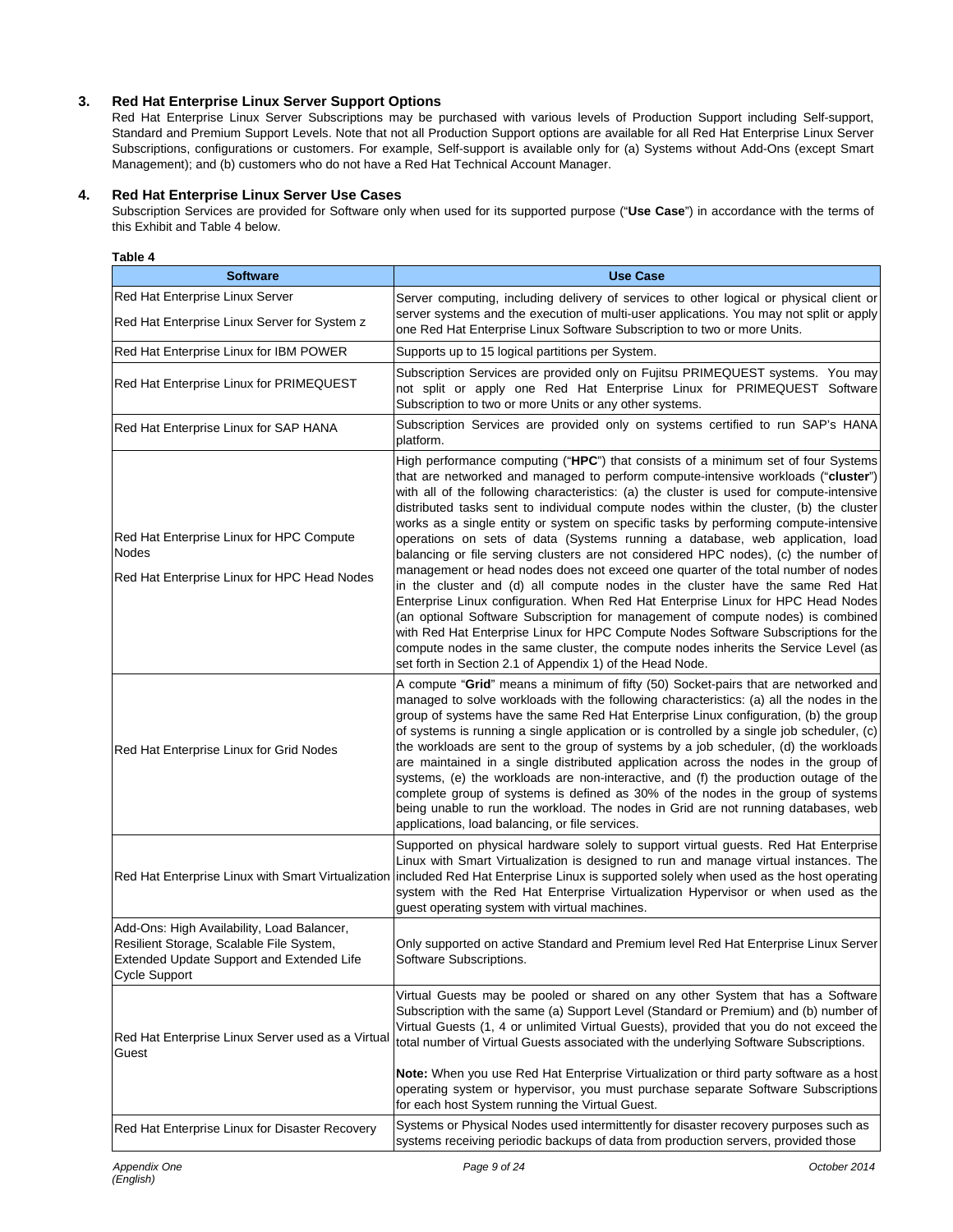| <b>Software</b>                     | Use Case                                                                                                                                                           |
|-------------------------------------|--------------------------------------------------------------------------------------------------------------------------------------------------------------------|
|                                     | disaster recovery systems have the same Service Levels (as set forth in Appendix 1,<br>Section 2.7) and configurations (e.g. Socket-pairs, Virtual Guests, Cores). |
| Red Hat Enterprise Linux for Retail | Systems used at retail store locations with the same application stack excluding any<br>data center deployments.                                                   |

# **5. Red Hat Enterprise Virtualization Use Cases**

You must purchase the appropriate number and type of Software Subscription(s) for each Physical Node that deploys, installs, uses or executes Red Hat Enterprise Virtualization based on the number of Socket-pairs. Subscription Services are provided for Red Hat Enterprise Virtualization only when used for its supported Use Case in accordance with the terms of this Exhibit and Table 5 below. A Red Hat Enterprise Virtualization Subscription comes with RHEV-Manager, which requires the purchase of an underlying Red Hat Enterprise Linux Subscription for each Unit (i.e., Physical Node or Virtual Node) running RHEV-Manager.

#### **Table 5**

| <b>Software</b>                          | <b>Use Case</b>                                                                                                                                                                                                                                                                                                                                                                                                                                                                                            |
|------------------------------------------|------------------------------------------------------------------------------------------------------------------------------------------------------------------------------------------------------------------------------------------------------------------------------------------------------------------------------------------------------------------------------------------------------------------------------------------------------------------------------------------------------------|
| <b>Red Hat Enterprise Virtualization</b> | Supported on physical hardware solely to support virtual guests. Red Hat Enterprise<br>Virtualization is designed to run and manage virtual instances and does not support<br>user-space applications. Red Hat Enterprise Virtualization may be used as a virtual<br>desktop infrastructure solution, however, the Subscription does not come with software<br>or support for the desktop operating system. You must purchase the operating system<br>for each instance of a desktop or server separately. |

#### **6. Red Hat Enterprise Linux Desktop Software Subscriptions**

Software Subscriptions for Red Hat Enterprise Linux Desktops and Workstations are subject to the parameters set forth in Table 6 below. Each Red Hat Enterprise Linux Desktop and Workstation Software Subscription includes one Red Hat Network system entitlement and one Smart Management Module, each to be used solely with a single Red Hat Enterprise Linux Desktop or Workstation System. Production Support for Red Hat Enterprise Linux Desktop subscriptions is limited to web-based support only for your helpdesk support personnel. Red Hat is not obligated to support your end users directly.

#### **Table 6**

|                                                                                                                                                                                         | <b>Desktop</b> | <b>Workstation</b> |
|-----------------------------------------------------------------------------------------------------------------------------------------------------------------------------------------|----------------|--------------------|
| Maximum CPUs supported                                                                                                                                                                  |                |                    |
| Maximum memory supported                                                                                                                                                                | 8GB            | Unlimited          |
| Number of Virtual Guests supported                                                                                                                                                      |                |                    |
| Includes open source server applications (e.g., Apache, Samba, or  <br>INFS), supported for use on personal systems for testing and<br>development purposes or to share data with peers | No             | Yes                |
| Includes the Red Hat Enterprise Linux software development stack                                                                                                                        | No             | Yes                |

**6.1 Red Hat Enterprise Linux Desktop and Red Hat Enterprise Linux Workstation Use Cases.** Subscription Services are provided for Red Hat Enterprise Linux Desktop and Workstation only when used for its supported Use Case in accordance with the terms of this Exhibit and Table 6.1 below.

#### **Table 6.1**

| <b>Software</b>                      | <b>Use Case</b>                                                                                                                                                                                                          |
|--------------------------------------|--------------------------------------------------------------------------------------------------------------------------------------------------------------------------------------------------------------------------|
| Red Hat Enterprise Linux Desktop     | Personal computing systems with a primary purpose of executing applications and/or<br>services for a single user who is typically working from a directly connected keyboard<br>and display.                             |
| Red Hat Enterprise Linux Workstation | Note: Deploying the associated Red Hat Network system entitlements or Smart<br>Management Modules on a system other than Red Hat Enterprise Linux Desktop or<br>Workstation, as applicable, is not a supported Use Case. |

#### **7. Red Hat Enterprise MRG Realtime**

All Red Hat Enterprise MRG Realtime Software Subscriptions require an equal number of active Red Hat Enterprise Linux Server Subscriptions, Red Hat Enterprise Linux for HPC Head Nodes and/or Red Hat Enterprise Linux for HPC Compute Nodes with matching Standard or Premium Support levels for each Unit.

**7.1 Red Hat Enterprise MRG Realtime Use Cases.** Subscription Services are provided for Red Hat Enterprise MRG Realtime only when used for its supported Use Case in accordance with the terms of this Exhibit and Table 7.1 below.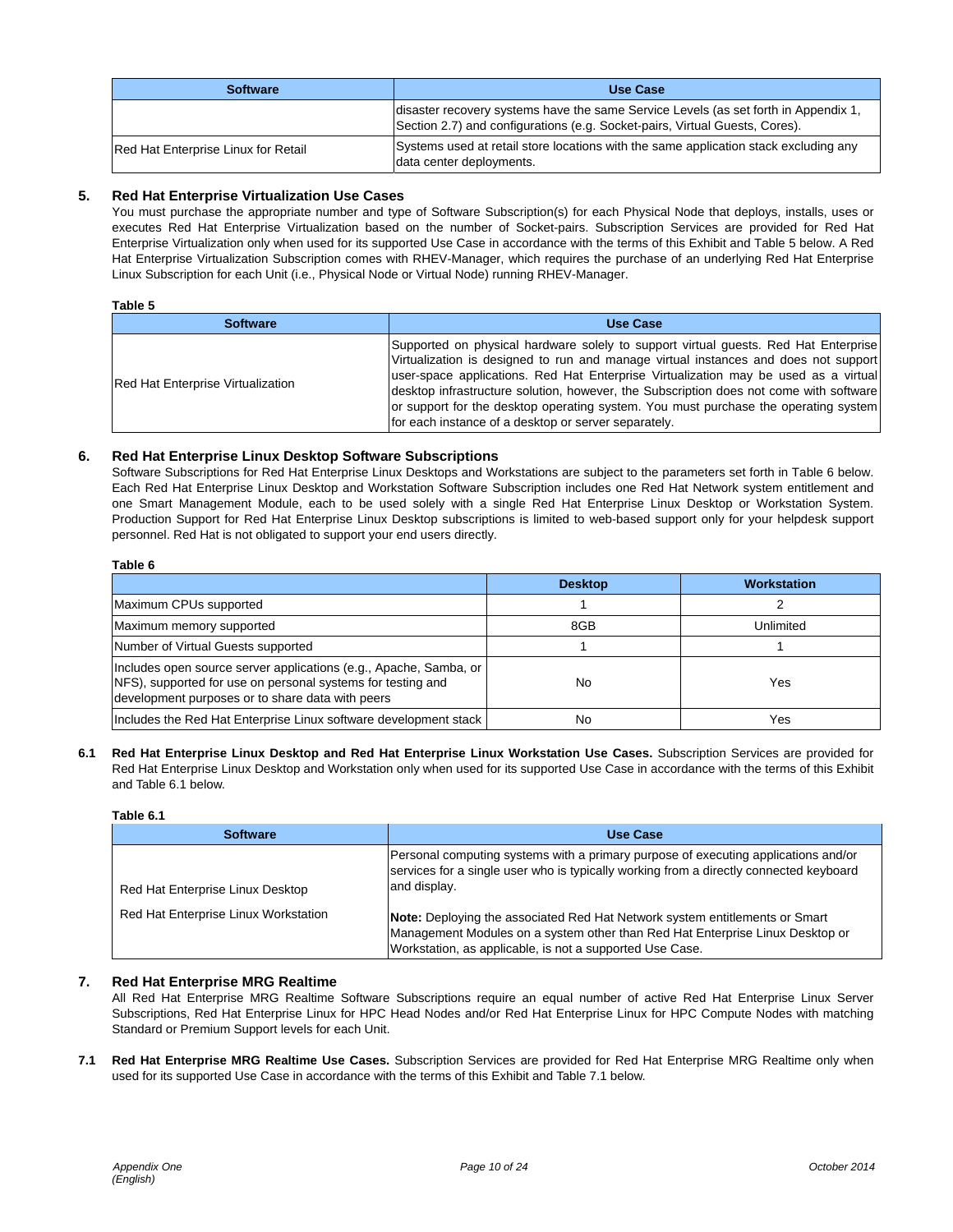# **Table 7.1**

| <b>Software</b>     | Use Case                                                                                                                                                                                                                                   |
|---------------------|--------------------------------------------------------------------------------------------------------------------------------------------------------------------------------------------------------------------------------------------|
| <b>MRG Realtime</b> | Only systems running (a) operating environments identified at www.redhat.com/mrg/hardware as MRG<br>Realtime compatible and (b) hardware systems identified as MRG Realtime certified at<br>https://hardware.redhat.com will be supported. |

# **8. Red Hat Enterprise Linux – Academic Edition**

Software Subscriptions for Red Hat Enterprise Linux – Academic Editions are subject to the additional terms and conditions, including Use Cases set forth in Table 8 below.

## **Table 8**

| <b>Software</b>                                                                                                                                                 | <b>Use Case</b>                                                                                                                                                                                                                                                                                                                                                                                                                                                                                                                                                                                                                                                                                                                                                                                                                                                                                                                                                                                                       |
|-----------------------------------------------------------------------------------------------------------------------------------------------------------------|-----------------------------------------------------------------------------------------------------------------------------------------------------------------------------------------------------------------------------------------------------------------------------------------------------------------------------------------------------------------------------------------------------------------------------------------------------------------------------------------------------------------------------------------------------------------------------------------------------------------------------------------------------------------------------------------------------------------------------------------------------------------------------------------------------------------------------------------------------------------------------------------------------------------------------------------------------------------------------------------------------------------------|
| Red Hat Enterprise Linux -<br>Academic Server<br><b>Red Hat Enterprise Linux</b><br>Academic Desktop<br><b>Red Hat Enterprise Linux</b><br>Academic Workstation | Red Hat Enterprise Linux – Academic Edition Subscriptions are supported for use by qualified academic<br>institutions for teaching and learning purposes that consist of (a) faculty, staff, or student laptops or desktops<br>for personal and academic use, (b) computer labs available to faculty, staff, and students for general<br>education use, (c) classroom desktops, (d) laboratories for technical and research use and/or (e)<br>laboratories for software development use. Red Hat Enterprise Linux - Academic Edition is not supported<br>when used for any purpose other than as described in (a) – (e) above. Qualified academic institutions must<br>be accredited by a national accreditation agency (e.g. the United States accreditation is located at<br>http://ope.ed.gov/accreditation/Search.aspx).<br>Note: When you use Red Hat Enterprise Linux - Academic Edition for non-qualified academic purposes as<br>described above, standard Red Hat Enterprise Linux subscription rates apply. |
| Red Hat Enterprise Linux<br>Academic Site Subscription                                                                                                          | Red Hat Enterprise Linux Academic Site Subscriptions are supported for use by qualified academic<br>institutions. Qualified academic institutions must (a) be accredited by a national accreditation agency (e.g.<br>the United States accreditation is located at http://ope.ed.gov/accreditation/Search.aspx) and (b) have at<br>least one thousand (1,000) FTEs.                                                                                                                                                                                                                                                                                                                                                                                                                                                                                                                                                                                                                                                   |
| IRed Hat Infrastructure for<br>Academic Institutions - Site<br>Subscription                                                                                     | Red Hat Infrastructure for Academic Institutions - Site Subscriptions are supported for use by qualified<br>academic institutions. Qualified academic institutions must (a) be accredited by a national accreditation<br>agency (e.g. the United States accreditation is located at http://ope.ed.gov/accreditation/Search.aspx) and<br>(b) have at least one thousand (1,000) FTEs.                                                                                                                                                                                                                                                                                                                                                                                                                                                                                                                                                                                                                                  |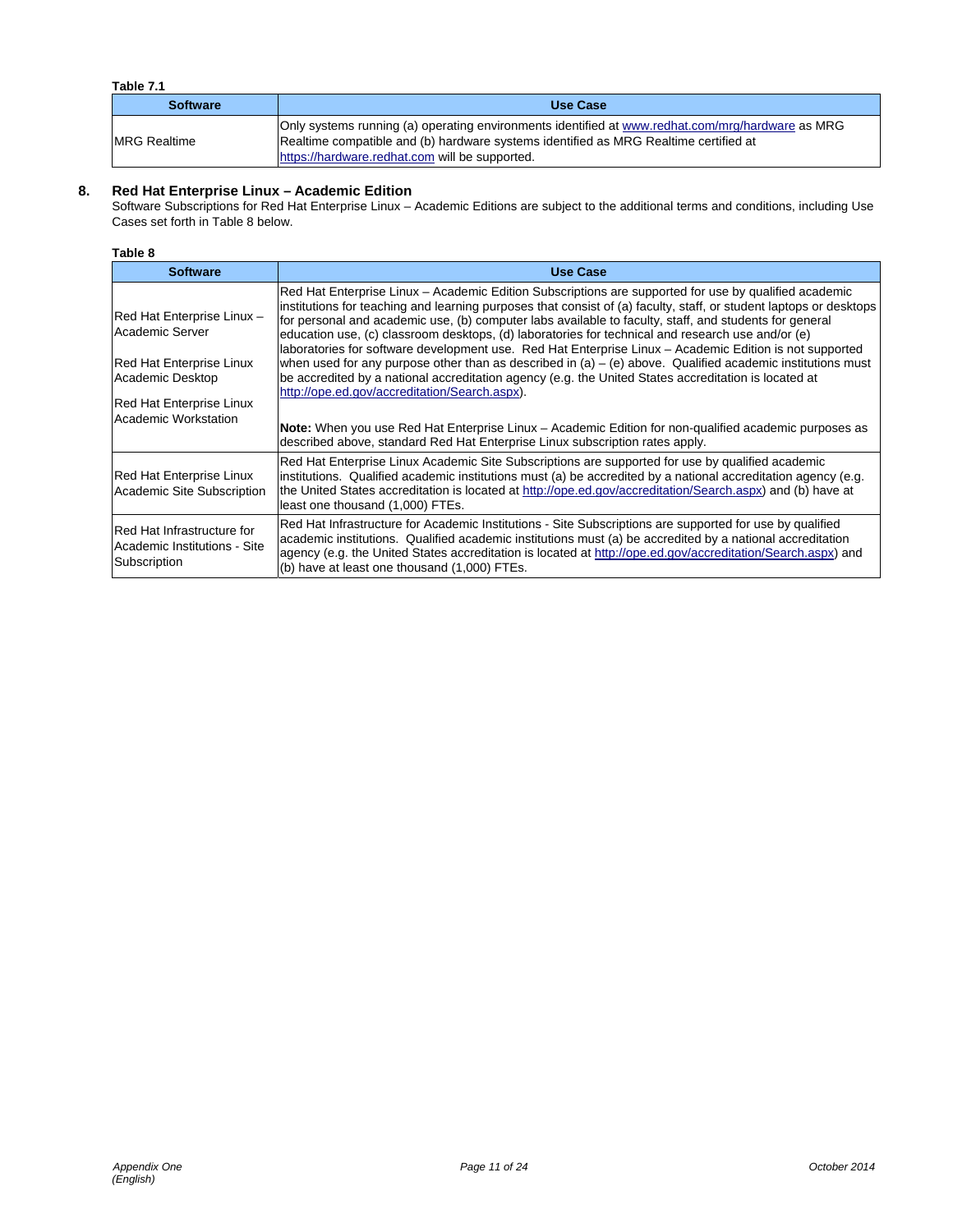

#### **1. Red Hat JBoss Middleware Software Subscriptions**

- **1.1 Red Hat JBoss Middleware Software Subscription Overview.** When you purchase a Software Subscription to Red Hat JBoss Middleware (such as Red Hat JBoss Enterprise Application Platform), you will receive:
	- Software Access for the Red Hat JBoss Middleware Software Subscription that you purchased (such as Red Hat JBoss Enterprise Application Platform in the example above) and access to certain additional Red Hat JBoss Middleware software code (we refer to this additional code as the "**Supplemental JBoss Software**"), subject to the Supplemental JBoss Software Conditions described in Section 1.2 below;
	- Production and Development Support for the Red Hat JBoss Middleware Software Subscription product that you purchased (again, Red Hat JBoss Enterprise Application Platform in the example above) but not for the Supplemental JBoss Software; and
	- Software Maintenance for both the Red Hat JBoss Middleware Software Subscription product that you purchased and for the Supplemental JBoss Software, subject to the Supplemental JBoss Software Conditions below.
- **1.2 Supplemental JBoss Software Conditions.** Software Access and Software Maintenance for Supplemental JBoss Software is intended and available for Development Purposes only and for up to 25 users for each 16 Core Band Subscription of Red Hat JBoss Middleware Software that you purchased. If you deploy or use the Supplemental JBoss Software for Production Purposes or for more than 25 users, you agree to purchase the appropriate Software Subscriptions for each Unit that you deploy or use. Red Hat's Open Source Assurance Program applies only to the Red Hat JBoss Middleware Software Subscription that you purchased (such as Red Hat JBoss Enterprise Application Platform in the example above) and does not apply to Supplemental JBoss Software.
- **1.3 Red Hat JBoss Middleware Use Cases.** Subscription Services are provided for Red Hat JBoss Middleware Software Subscriptions only when used for its supported purpose ("**Use Case**") as set forth at: https://access.redhat.com/support/offerings/jboss/. If Red Hat determines that any of the JBoss Middleware Software Subscription Services or Software is being used to support software obtained from community sites without purchasing a corresponding Software Subscription for such community software, Red Hat may, without limiting its other rights or remedies, immediately suspend performance and/or terminate the Agreement.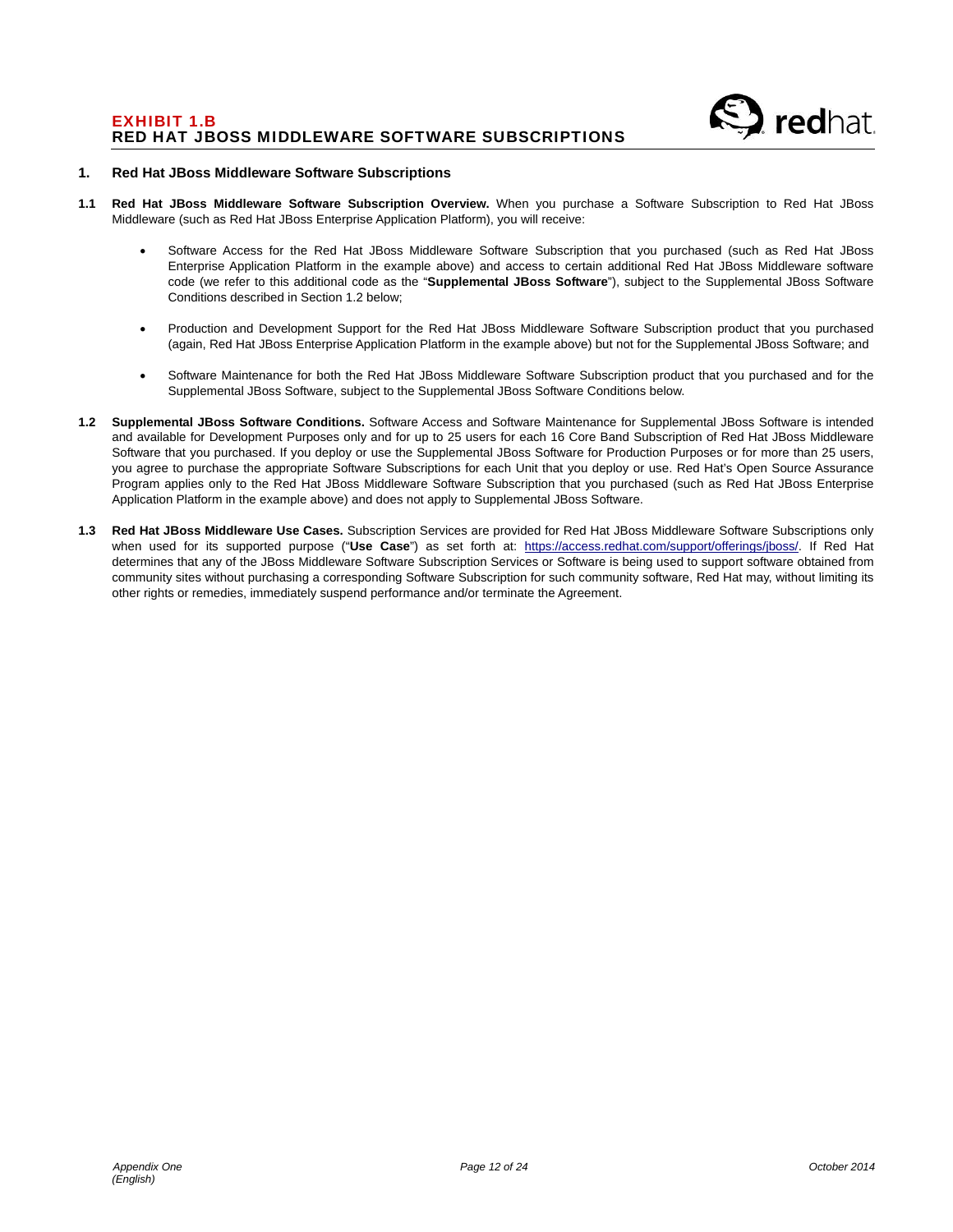# EXHIBIT 1.C DEVELOPER SUBSCRIPTIONS



#### **1. Red Hat Enterprise Linux Developer Suite**

Red Hat Enterprise Linux Developer Suite provides an open source development environment that consists of Red Hat Enterprise Linux with built-in development tools, certain Red Hat Enterprise Linux Add-Ons, Red Hat MRG Realtime, Smart Management and access to Software Maintenance, but no Development or Production Support.

If you use any of the Subscription Services or Software associated with Red Hat Enterprise Linux Developer Suite for Production Purposes, or use the Red Hat Enterprise Linux Software Subscription entitlement independently, you agree to purchase the applicable number of Units of the applicable Software Subscription. Red Hat does not provide Production Support or Development Support for Red Hat Enterprise Developer Suite.

#### **2. Red Hat Enterprise Linux Developer Suite Use Cases.**

Subscription Services are provided for Red Hat Enterprise Linux Developer Suite only when used for its supported Use Case in accordance with the terms of this Exhibit and Table 2 below.

#### **Table 2**

**Table 4** 

| .                        |                                                                                                                  |
|--------------------------|------------------------------------------------------------------------------------------------------------------|
| <b>Software</b>          | Use Case                                                                                                         |
| Red Hat Enterprise Linux | <b>Subscription Services for Red Hat Enterprise Linux Developer Suite are available for Development Purposes</b> |
| Developer Suite          | lonly.                                                                                                           |

#### **3. Red Hat JBoss Developer Studio Subscriptions**

Red Hat JBoss Developer Studio Portfolio Edition provides an open source development environment that consists of Eclipse, Eclipse Tooling and Red Hat JBoss Middleware platforms. Red Hat JBoss Developer Studio Portfolio Edition also includes one entitlement to a Red Hat Enterprise Linux Software Subscription, with built-in development tools and access to Software Maintenance, but no Development or Production Support.

If you use any of the Subscription Services or Software associated with Red Hat JBoss Developer Studio Portfolio Edition for Production Purposes, or use the Red Hat Enterprise Linux Software Subscription entitlement independently of your use of the Red Hat JBoss Developer Studio Subscription, you agree to purchase the applicable number of Units of the applicable Software Subscription. Red Hat does not provide Production Support or Development Support for Red Hat JBoss Developer Studio Portfolio Edition.

# **4. Red Hat JBoss Developer Studio Portfolio Edition Use Cases.**

Subscription Services are provided for Red Hat JBoss Developer Studio only when used for its supported Use Case in accordance with the terms of this Exhibit and Table 4 below.

| Table 4                                             |                                                                                                                            |
|-----------------------------------------------------|----------------------------------------------------------------------------------------------------------------------------|
| <b>Software</b>                                     | Use Case                                                                                                                   |
| Red Hat JBoss Developer<br>Studio Portfolio Edition | Subscription Services for Red Hat JBoss Developer Studio Portfolio Edition are available for Development<br>Purposes only. |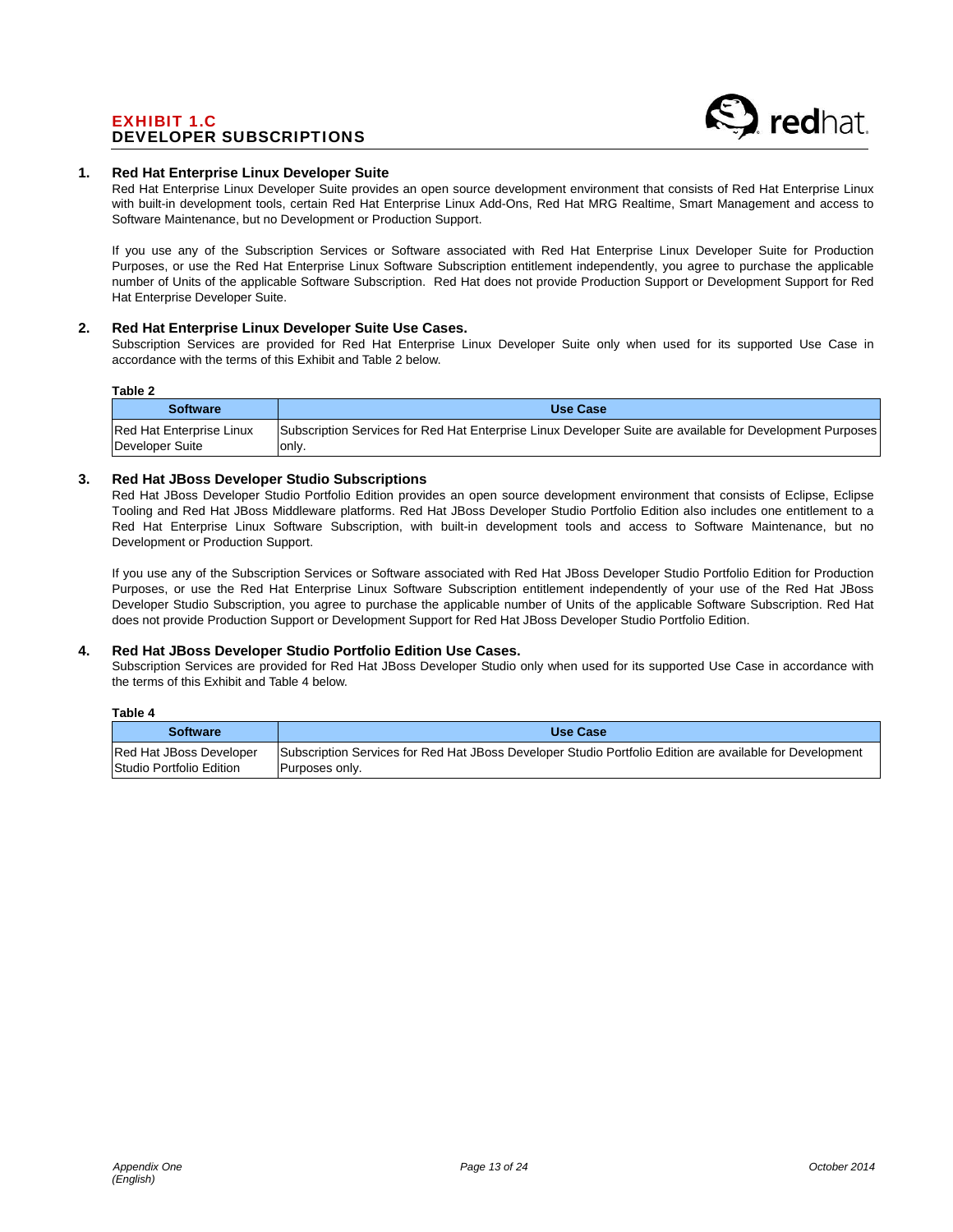# EXHIBIT 1.D RED HAT STORAGE SERVER



#### **1. Red Hat Storage Server**

You must purchase the appropriate number and type of Software Subscription(s) for each Unit of Red Hat Storage Server on your premise or elsewhere. Red Hat Storage Server for On-Premise includes management tools to manage one or more instances of Red Hat Storage Server ("**Red Hat Storage Console**"). If you use the software contained in the Red Hat Storage Console for any purpose other than the management of Red Hat Storage Server, you agree to purchase the applicable number of Units of the relevant Software Subscriptions for such use. If you use Red Hat Storage Server on a Vendor's Cloud, the Vendor may have additional terms and fees, independent of this Agreement, for such usage. "**Vendor**" means the Red Hat authorized third party from whom you purchased Cloud services. "**Cloud"** means a Vendor's hosted computing infrastructure of shared resources that provides virtual machines or instances to end users on an ondemand basis. For Red Hat Storage Server for Public Cloud, Exhibit 1.J also applies. Red Hat Storage Server for Hybrid Cloud is a bundle (a) of an equal number of Red Hat Storage Server for On-Premise and Red Hat Storage Server for Public Cloud entitlements and (b) sold in even numbers of Units.

#### **2. Red Hat Storage Server Use Cases**

Subscription Services for Red Hat Storage Server are provided only when used for its supported purpose ("**Use Case**") in accordance with the terms of this Exhibit and Table 2 below.

| <b>Software Subscription</b>                                                           | <b>Use Case</b>                                                                                                                                                                                                                                                                                                                                                                                                                                                                                                                                                                                                                                                                                                                                                                                                                                                                                                                                                                                                                                         |
|----------------------------------------------------------------------------------------|---------------------------------------------------------------------------------------------------------------------------------------------------------------------------------------------------------------------------------------------------------------------------------------------------------------------------------------------------------------------------------------------------------------------------------------------------------------------------------------------------------------------------------------------------------------------------------------------------------------------------------------------------------------------------------------------------------------------------------------------------------------------------------------------------------------------------------------------------------------------------------------------------------------------------------------------------------------------------------------------------------------------------------------------------------|
| Red Hat Storage Server for On-<br>premise<br>Red Hat Storage Module for On-<br>premise | Red Hat Storage Server for On-Premise is intended to be used as a storage system and will be<br>supported only when used as a storage node. Red Hat Storage Server is not supported on non-<br>server hardware such as desktops or workstations. Red Hat Storage Server for On-Premise is<br>intended for use on a dedicated System, Physical Node, Virtual Node or Virtual Guest; running other<br>applications and/or programs of any type on the System, Physical Node, Virtual Node or Virtual Guest<br>can have a negative impact on the function and/or performance of the Red Hat Storage Server and is<br>not a supported Use Case. Each Red Hat Storage Server for On-premise Subscription includes one<br>Software Subscription to Red Hat Enterprise Linux Server and the Scalable File System Add-on,<br>which are supported solely in connection with the use of Red Hat Storage Server. Red Hat Storage<br>Module for On-premise does not include a Red Hat Enterprise Linux Software Subscription which<br>must be purchased separately. |
| Red Hat Storage Server for Public<br>Cloud                                             | Red Hat Storage Server for Public Cloud is intended to be used as a storage system and will be<br>supported only when used as a storage node. When running in Amazon Web Services, an EC2 M1<br>Large dedicated instance is required in order to be supported. Running other applications and/or<br>programs of any type on the same instance can have a negative impact on the function and/or<br>performance of the Red Hat Storage Server and is not a supported Use Case. Each Red Hat Storage<br>Server Subscription includes one Software Subscription to Red Hat Enterprise Linux Server and the<br>Scalable File System Add-on, which are supported solely in connection with the use of Red Hat<br>Storage Server.                                                                                                                                                                                                                                                                                                                             |
| Red Hat Storage for Red Hat<br>Enterprise Linux OpenStack<br>Platform                  | Red Hat Storage Server for Red Hat Enterprise Linux OpenStack Platform is intended to be used as<br>a storage system with Red Hat Enterprise Linux OpenStack Platform and will be supported only when<br>used as a storage node. Red Hat Storage Server is not supported on non-server hardware such as<br>desktops or workstations. Red Hat Storage Server for Red Hat Enterprise Linux OpenStack Platform<br>is intended for use on a dedicated Physical Node; running other applications and/or programs of any<br>type on the Physical Node can have a negative impact on the function and/or performance of the Red<br>Hat Storage Server and is not a supported Use Case. Each Red Hat Storage for Red Hat Enterprise<br>Linux OpenStack Platform Subscription includes one Software Subscription to Red Hat Enterprise<br>Linux Server and the Scalable File System Add-on, which are supported solely in connection with the<br>use of Red Hat Storage Server.                                                                                  |

#### **Table 2**

## **3. Production Support**

A Software Subscription to Red Hat Storage Server entitles you to Production Support only. Production Support does not include support of the Software for developing, prototyping and/or demonstrating software or hardware that runs with or on the Software.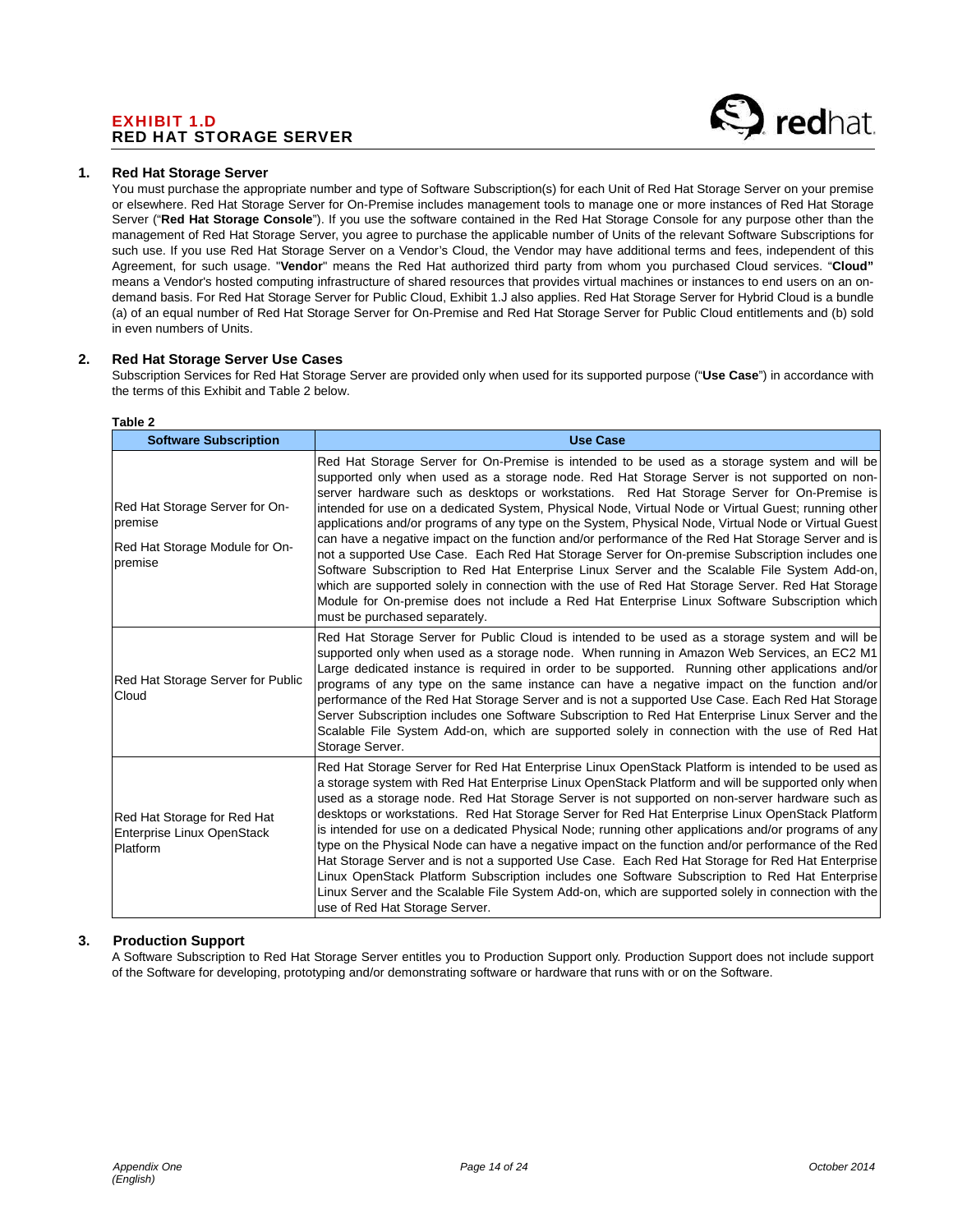# EXHIBIT 1.E RED HAT CLOUD INFRASTRUCTURE SUBSCRIPTIONS

#### **1. Red Hat Cloud Infrastructure Subscriptions**

- **1.1 Entitlements and Purchasing Requirements.** You must purchase the appropriate number of Software Subscription(s), based on the number of Socket-pairs in each Physical Node. For purposes of this Exhibit 1.E, a "**Socket-pair**" is up to two sockets each occupied by a CPU on a System or Physical Node. A Red Hat Enterprise Linux Software Subscription is bundled with the Red Hat Cloud Infrastructure Software Subscription and the fees are based on the Use Cases described below. Any use of the Red Hat Enterprise Linux Software Subscription other than the Use Cases described below is subject to Red Hat's standard Software Subscription fees for a Red Hat Enterprise Linux Software Subscription. A Red Hat Cloud Infrastructure Software Subscription comes with a Red Hat CloudForms Software Subscription but you are required to purchase additional Red Hat CloudForms Software Subscriptions if you are managing any virtual machines with the Red Hat Cloud Infrastructure Subscription that are not running on the same Physical Node as the active Red Hat CloudForms Software Subscription.
- **1.2 Supported Uses**. Subscription Services are provided for Software only when used for its supported purpose ("**Use Case**") in accordance with the terms of this Exhibit and Table 1.2 below.

| Table 1.2                                       |                                                                                                                                                                                                                                                                                                                                                                                                                                                                                                                                                                                                                                                                                                                |
|-------------------------------------------------|----------------------------------------------------------------------------------------------------------------------------------------------------------------------------------------------------------------------------------------------------------------------------------------------------------------------------------------------------------------------------------------------------------------------------------------------------------------------------------------------------------------------------------------------------------------------------------------------------------------------------------------------------------------------------------------------------------------|
| <b>Software Subscription</b>                    | <b>Supported Use Case</b>                                                                                                                                                                                                                                                                                                                                                                                                                                                                                                                                                                                                                                                                                      |
| <b>Red Hat Cloud Infrastructure</b>             | Red Hat does not provide Subscription Services for the Software when used on a<br>Physical Node that is not a server. Red Hat Enterprise Linux is supported solely<br>when used as the host operating system for Red Hat Enterprise Linux OpenStack<br>Platform or when used as the guest operating system on virtual machines created<br>and managed with this Subscription. Red Hat Enterprise Virtualization is<br>supported solely when used to run and manage virtual guests for this Subscription.<br>Red Hat Enterprise Linux is currently the only supported operating system for Red<br>Hat Enterprise Linux OpenStack Platform.                                                                      |
| Red Hat Cloud Infrastructure (without guest OS) | Red Hat does not provide Subscription Services for the Software when used on a<br>Physical Node that is not a server. Red Hat Enterprise Linux is supported solely<br>when used as the host operating system for Red Hat Enterprise Linux OpenStack<br>Platform. Red Hat Enterprise Virtualization is supported solely when used to run<br>and manage virtual guests for this Subscription. Red Hat Enterprise Linux is<br>currently the only supported operating system for Red Hat Enterprise Linux<br>OpenStack Platform. You must purchase the appropriate third party license and/or<br>subscription for the operating system and other software running on each virtual<br>machine on the Physical Node. |

## **2. Production Support.**

Each Red Hat Cloud Infrastructure Software Subscription comes with Standard or Premium Production Support. Red Hat only provides Production Support for the Red Hat Products and does not provide any Production Support for any underlying infrastructure or for any third party products that may be running on any servers or virtual machines.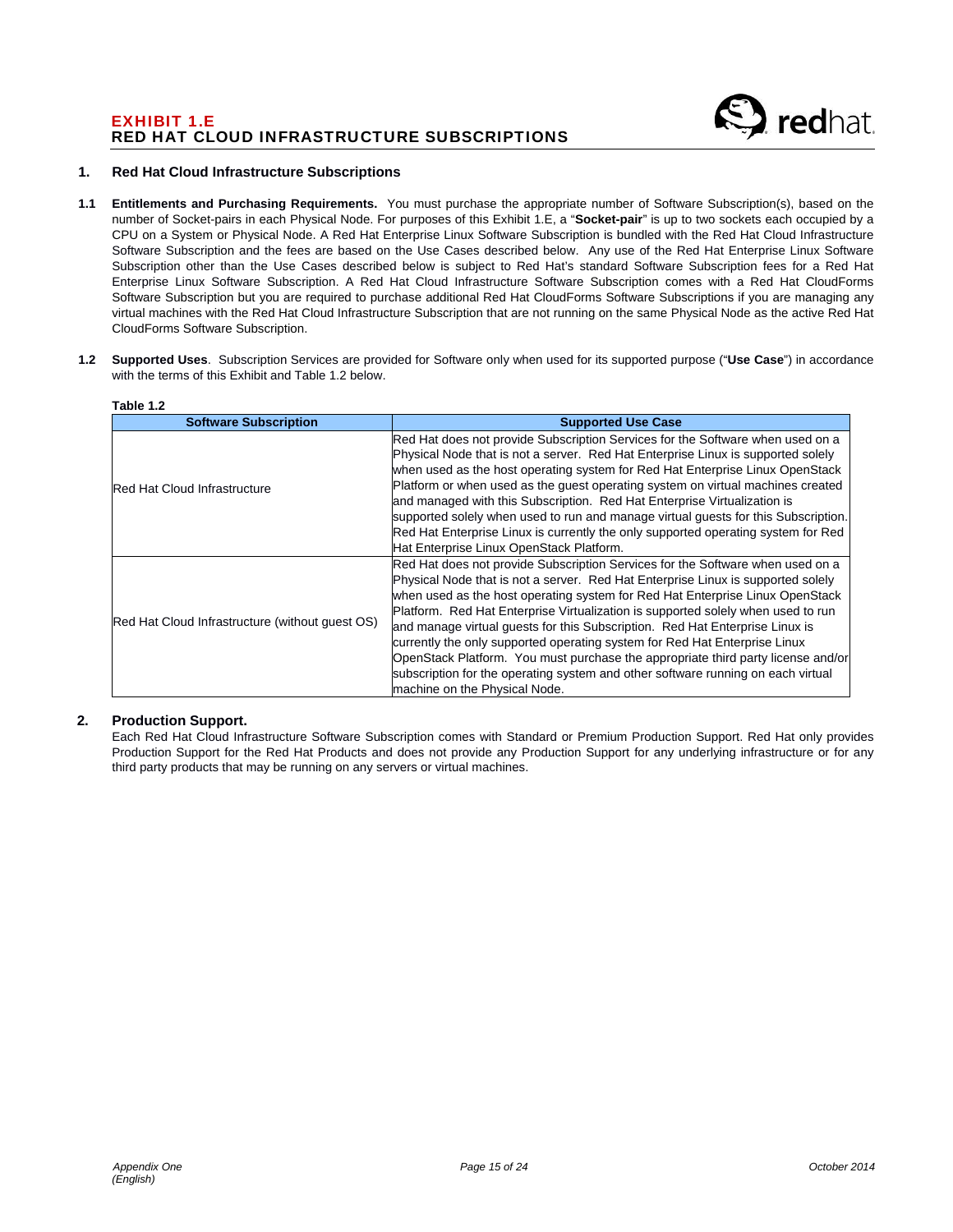# EXHIBIT 1.F RED HAT ENTERPRISE LINUX OPENSTACK PLATFORM SUBSCRIPTIONS



#### **1. Red Hat Enterprise Linux OpenStack Platform Subscriptions**

- **1.1 Entitlements and Purchasing Requirements.** You must purchase the appropriate number of Software Subscription(s), based on the number of Socket-pairs in each Physical Node running the Red Hat Enterprise Linux OpenStack Platform Software. For purposes of this Exhibit 1.F, a "**Socket-pair**" is up to two sockets each occupied by a CPU on a System or Physical Node. A Red Hat Enterprise Linux Software Subscription is bundled with the Red Hat Enterprise Linux OpenStack Platform Subscription and the fees are based on the Use Cases described below. Any use of Red Hat Enterprise Linux other than the Use Cases described below is subject to Red Hat's standard Software Subscription fees for a Red Hat Enterprise Linux Software Subscription.
- **1.2 Supported Uses**. Subscription Services are provided for Software only when used for its supported purpose ("**Use Case**") in accordance with the terms of this Exhibit and Table 1.2 below.

| TANIC T.Z<br><b>Software Subscription</b>                           | <b>Supported Use Case</b>                                                                                                                                                                                                                                                                                                                                                                                                                                                                                                                                                                                                   |
|---------------------------------------------------------------------|-----------------------------------------------------------------------------------------------------------------------------------------------------------------------------------------------------------------------------------------------------------------------------------------------------------------------------------------------------------------------------------------------------------------------------------------------------------------------------------------------------------------------------------------------------------------------------------------------------------------------------|
| Red Hat Enterprise Linux OpenStack Platform                         | Red Hat does not provide Subscription Services for this Software when used<br>on a Physical Node that is not a server. Red Hat Enterprise Linux is<br>supported solely when used as the host operating system for running Red Hat<br>Enterprise Linux OpenStack Platform or when used as the guest operating<br>system with virtual machines created and managed with Red Hat Enterprise<br>Linux OpenStack Platform. Red Hat Enterprise Linux is currently the only<br>supported operating system for Red Hat Enterprise Linux OpenStack<br>Platform.                                                                      |
| Red Hat Enterprise Linux OpenStack Platform for<br>Controller Nodes | Red Hat does not provide Subscription Services for the Software when used<br>on a Physical Node that is not a server. Red Hat Enterprise Linux is<br>supported solely when used as the host operating system for running Red Hat<br>Enterprise Linux OpenStack Platform. Red Hat Enterprise Linux is currently<br>the only supported operating system for Red Hat Enterprise Linux OpenStack<br>Platform. You must purchase the appropriate third party license and/or<br>subscription for the operating system and other software running on each<br>virtual machine on the Physical Node.                                 |
| Red Hat Enterprise Linux OpenStack Platform for<br>Atom             | Red Hat does not provide Subscription Services for the Software when used<br>on a Physical Node that is not a server running an Intel Atom processor. Red<br>Hat Enterprise Linux is supported solely when used as the host operating<br>system for running Red Hat Enterprise Linux OpenStack Platform. Red Hat<br>Enterprise Linux is currently the only supported operating system for Red Hat<br>Enterprise Linux OpenStack Platform. You must purchase the appropriate<br>third party license and/or subscription for the operating system and other<br>software running on each virtual machine on the Physical Node. |

# **Table 1.2**

# **2. Production Support.**

Each Software Subscription comes with Standard or Premium Production Support. Red Hat only provides Production Support for the Red Hat Products and does not provide any Production Support for any underlying infrastructure or for any third party products that may be running on any servers or virtual machines.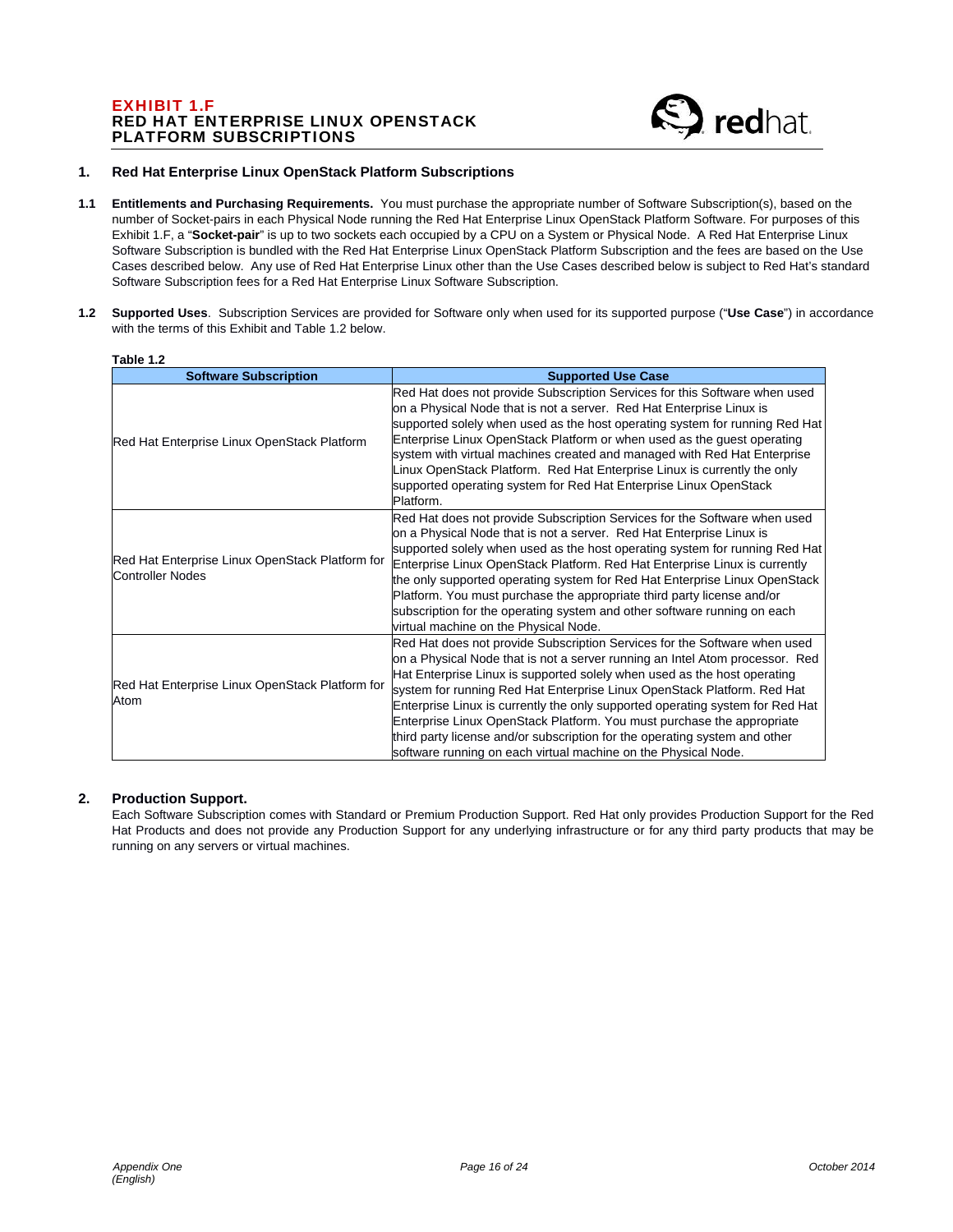# EXHIBIT 1.G OPTIONAL SUPPORT SUBSCRIPTIONS

#### **1. Technical Account Management ("TAM") Service**

The TAM Service is a Support Subscription that you may purchase in addition to your underlying Standard or Premium Software Subscription in order to receive enhanced Support. The TAM Service does not include support for (1) Self-support Software Subscriptions, (2) any Unit of Software (such as a System, Physical Node, Core, etc.) for which you do not have an active paid Software Subscription or (3) any Software Subscription for which support is provided by a Business Partner. When you purchase a TAM Service, you receive access to a Red Hat support engineer to provide you with:

- access to Red Hat's technology and development plans, including beta testing and bug/feature escalation,
- weekly review calls,
- two on-site technical review visits per year,
- up to four Support Contacts,
- quarterly service performance metrics via the TAM electronic dashboard, and
- a subscription to Red Hat's TAM monthly newsletter.
- **1.1 TAM Service Coverage.** Each TAM Service Subscription will be limited to certain parameters (that is, a region, a customer team and/or a product line) and will be listed in the Order Form and, if not listed, the TAM parameters will be established upon the initiation of the TAM Service.
	- Regions: North America, Latin America, EMEA, Asia-Pacific (excluding Japan, China and India), China, India or Japan.
	- Customer Team: The customer team supported by the TAM, such as your development team, your system administration team, your support team, etc.
	- Red Hat Product Line: The supported Red Hat product line, such as the Red Hat Enterprise Linux, Red Hat JBoss Middleware, Red Hat Storage or Red Hat Cloud product lines.

#### **1.2 TAM Service Level**

**Hours of Coverage.** The TAM Service is offered during local Red Hat Support Standard Business Hours as set forth at https://access.redhat.com/support/contact/technicalSupport.html (based on the physical location of the TAM representative).

**Engagement of the TAM Representative Outside of Red Hat Standard Business Hours.** If you have purchased Premium Red Hat Software Subscriptions, you will receive 24x7 Support for Severity 1 and 2 issues through Red Hat's 24x7 Production Support teams and not necessarily from your assigned TAM representative. Red Hat's 24x7 Production Support team will be responsible for addressing issues, but will consult with your TAM representative, as your TAM representative is available, for advice and to gain a better understanding of your infrastructure, environment and specific needs. If you have purchased multiple TAM Service Subscriptions in each of Red Hat's primary Support Regions, you will receive the benefit of extended TAM Service coverage hours, but you should follow the same process and contact the Red Hat 24x7 support numbers at https://access.redhat.com/support/contact/technicalSupport.html.

**1.3 TAM Extension Service.** The TAM Extension Service is an extension of a Red Hat Enterprise Linux TAM Service to provide additional technical knowledge such as SAP implementations on Red Hat Enterprise Linux. The TAM Extension Service requires a separate active and paid standard TAM Service Subscription.

#### **2. Extended Update Support ("EUS")**

EUS Support Subscriptions are included in certain Red Hat Enterprise Linux Premium Subscriptions and otherwise available as incremental Add-On Subscriptions for certain minor versions of Red Hat Enterprise Linux that provide longer maintenance and support cycles ("**EUS Cycle**") for those specific versions on Systems, Physical Nodes and/or Virtual Nodes covered by EUS Support Subscriptions. EUS provides certain security and priority bug fixes for these specific versions during the associated EUS Cycle as set forth at https://access.redhat.com/support/policy/update\_policies.html.

#### **3. Red Hat Enterprise Linux Extended Life Cycle Support Software Subscriptions**

Red Hat Enterprise Linux Extended Life Cycle Support Subscriptions ("**Red Hat Enterprise Linux ELS**") is an Add-On subscription to your active, standard Software Subscription per System, Physical Node and/or Virtual Node for certain versions Red Hat Enterprise Linux<br>
and consists of limited Software Maintenance and Production Support as set forth at and consists of limited Software Maintenance and Production Support as set forth at https://access.redhat.com/support/policy/updates/errata/. Red Hat Enterprise Linux ELS support is not provided under standard Red Hat Enterprise Linux Subscriptions.

#### **3.1 Limited Maintenance and Production Support**

Red Hat Enterprise Linux ELS entitles you to receive Software Maintenance and Production Support for Severity 1 and 2 problems as defined in Appendix 1 on x86 architectures, but only for a limited set of software components excluding those listed at http://www.redhat.com/rhel/server/extended\_lifecycle\_support/exclusions/. Red Hat Enterprise Linux ELS Software Maintenance is limited to those Software updates that Red Hat considers, in the exercise of its sole judgment, to be (a) critical impact security fixes independent of customer support requests and (b) selected urgent priority defect fixes that are available and qualified for a subset of the packages in specific major releases of Red Hat Enterprise Linux beyond the end of its regular production cycles. The Red Hat Enterprise Linux ELS stream will be maintained for an additional three (3) years immediately after the end-date of the regular production cycles of the relevant release as set forth at https://access.redhat.com/support/policy/update\_policies.html.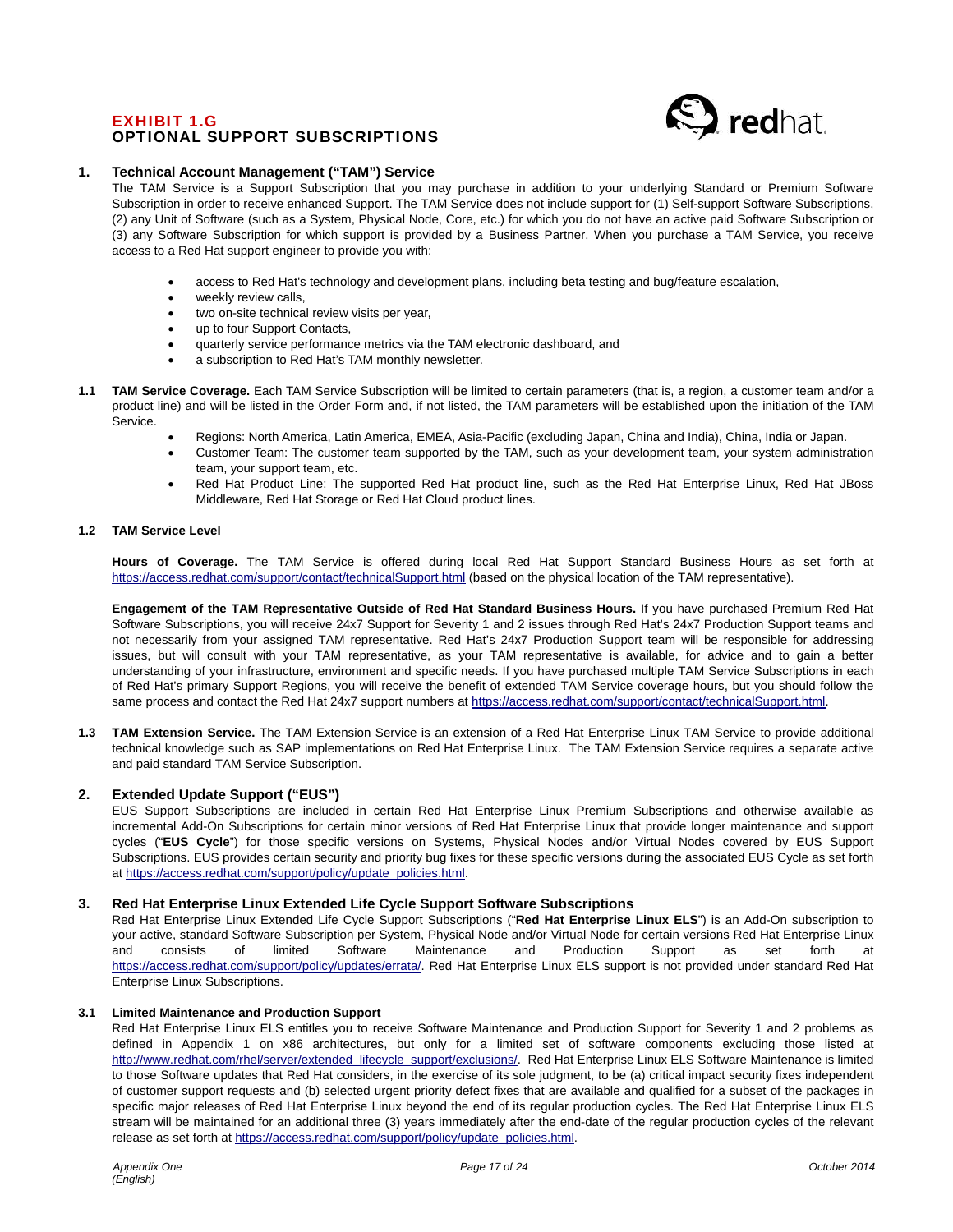Software fixes for Red Hat Enterprise Linux ELS will only be made available to Systems, Physical Nodes and/or Virtual Nodes that are registered with active Red Hat Enterprise Linux ELS Subscriptions. Red Hat will only provide one code base for Red Hat Enterprise Linux ELS and will not make functional enhancements to versions of Red Hat Enterprise Linux that are in the ELS cycle.

#### **3.2 Red Hat Enterprise Linux ELS Unsupported Components**

Red Hat Enterprise Linux ELS covers components as supported prior to the end of the life cycle but does not cover the following (in addition to those noted in Section 3.1 above):

- Desktop applications:
- Red Hat Cluster Suite;
- The content of the Extras channel ("Extras" is a set of content with a shorter life cycle.); and/or
- Independent layered or Add-on products such as Directory Server, Red Hat Satellite Server, Red Hat JBoss Middleware or Scalable File System.
- Red Hat reserves the right to exclude additional packages for security reasons.

#### **3.3 Red Hat Enterprise Linux ELS Content Delivery**

Red Hat Enterprise Linux ELS content is delivered through separate Red Hat Network base channels for the specific release and corresponding child channels if applicable. Customers will have to install a modified redhat-release package downloaded from Red Hat Network to subscribe a system to a Red Hat Enterprise Linux ELS channel.

#### **4. Red Hat JBoss Middleware Extended Life Cycle Support Software Subscriptions**

Red Hat JBoss Middleware Extended Life Cycle Support Subscriptions ("**JBoss ELS**") provide limited Software Maintenance and Production Support after Red Hat's published End of Life date for certain Red Hat JBoss Middleware product versions (e.g. Red Hat JBoss Enterprise Application Platform, Red Hat JBoss Fuse Service Works, Red Hat JBoss Data Virtualization) and requires a separate, active Red Hat JBoss Middleware Software Subscription for each product on a per Unit basis. JBoss ELS support is not provided under standard Red Hat JBoss Middleware Subscriptions. JBoss ELS is an Add-On subscription to your active, standard Software Subscription for the applicable Red Hat JBoss Middleware product and provides Extended Life Cycle Support for the Red Hat JBoss Middleware products as set forth at https://access.redhat.com/support/policy/updates/jboss\_notes/.

#### **5. Red Hat Enterprise Linux Developer Workstation and Red Hat Enterprise Linux Developer Support Subscriptions**

For each Red Hat Enterprise Developer Workstation and/or Red Hat Enterprise Linux Developer Support Subscription that you purchase, during the term of the subscription Red Hat will provide you with (a) access to the supported versions of the Red Hat Enterprise Linux and updates through a Red Hat Portal; and (b) assistance for: (i) installation, usage and configuration support, diagnosis of issues, and bug fixes for Red Hat Enterprise Linux, but only for issues related to your use of Red Hat Enterprise Linux for Development Purposes and (ii) advice concerning application architecture, application design, industry practices, tuning and application porting. Use of Red Hat Enterprise Linux Developer Workstation or Red Hat Enterprise Linux Developer Support Subscriptions for Production Purposes is not a supported use case. If you use any of the Subscription Services associated with Red Hat Enterprise Linux Developer Workstation or Red Hat Enterprise Linux Developer Support for Production Purposes, you agree to purchase the applicable number of Units of the relevant Software Subscription with Production Support.

The Red Hat Enterprise Linux Developer Workstation and Red Hat Enterprise Linux Developer Support Subscriptions do not include support for (a) modified software packages, (b) wholesale application debugging, (c) software included in the Red Hat Extras repository, supplementary RHN channels or preview technologies, including but not limited to software obtained from community sites, or (d) use of the Software for Production Purposes. If Red Hat determines that any of the Red Hat Enterprise Developer Workstation or Red Hat Enterprise Linux Developer Support Subscription services or software provided hereunder is being used to support software obtained from community sites, Red Hat may, without limiting its other rights or remedies, immediately suspend performance and/or terminate the Agreement.

- **5.1 Red Hat Enterprise Linux Developer Workstation and Developer Support Subscription Levels.** You may purchase the following types of Red Hat Enterprise Developer Workstation and/or Developer Support Subscriptions: (a) Professional or (b) Enterprise, in each case as described in Table 5.2 below and as set forth herein.
- **5.2 Red Hat Enterprise Linux Developer Support Subscription Level Guidelines.** Red Hat will use commercially reasonable efforts to provide Red Hat Enterprise Developer Workstation or Developer Support Subscription Services in accordance with the guidelines set forth in Table 5.2. Red Hat's technical support telephone numbers and Standard Business Hours are listed at https://access.redhat.com/support/contact/technicalSupport.html. For Red Hat Enterprise Developer Workstation or Developer Support Subscriptions, you may contact Red Hat through your designated Developer Support Contact(s). We will provide Developer Support to you for the number of systems set forth in Table 5.2 below, solely by communicating during the Hours of Coverage with the individual Developer Support Contract(s) you appoint. Red Hat Enterprise Developer Workstation or Developer Support Subscriptions are intended for Development Purposes only.

| Table 5. |
|----------|
|----------|

|                           | <b>Red Hat Enterprise Linux</b><br><b>Developer Workstation</b><br><b>Professional</b> | <b>Red Hat Enterprise</b><br><b>Linux Developer</b><br><b>Workstation Enterprise</b> | <b>Red Hat Enterprise</b><br><b>Linux Developer</b><br><b>Support Professional</b> | <b>Red Hat Enterprise</b><br><b>Linux Developer</b><br><b>Support Enterprise</b> |
|---------------------------|----------------------------------------------------------------------------------------|--------------------------------------------------------------------------------------|------------------------------------------------------------------------------------|----------------------------------------------------------------------------------|
| <b>Supported Software</b> | Red Hat Enterprise Linux                                                               |                                                                                      | Red Hat Enterprise Linux                                                           |                                                                                  |
| <b>Hours of Coverage</b>  | <b>Standard Business Hours</b><br><b>Standard Business Hours</b>                       |                                                                                      |                                                                                    |                                                                                  |
| <b>Support Channel</b>    | Web and phone                                                                          |                                                                                      | Web and phone                                                                      |                                                                                  |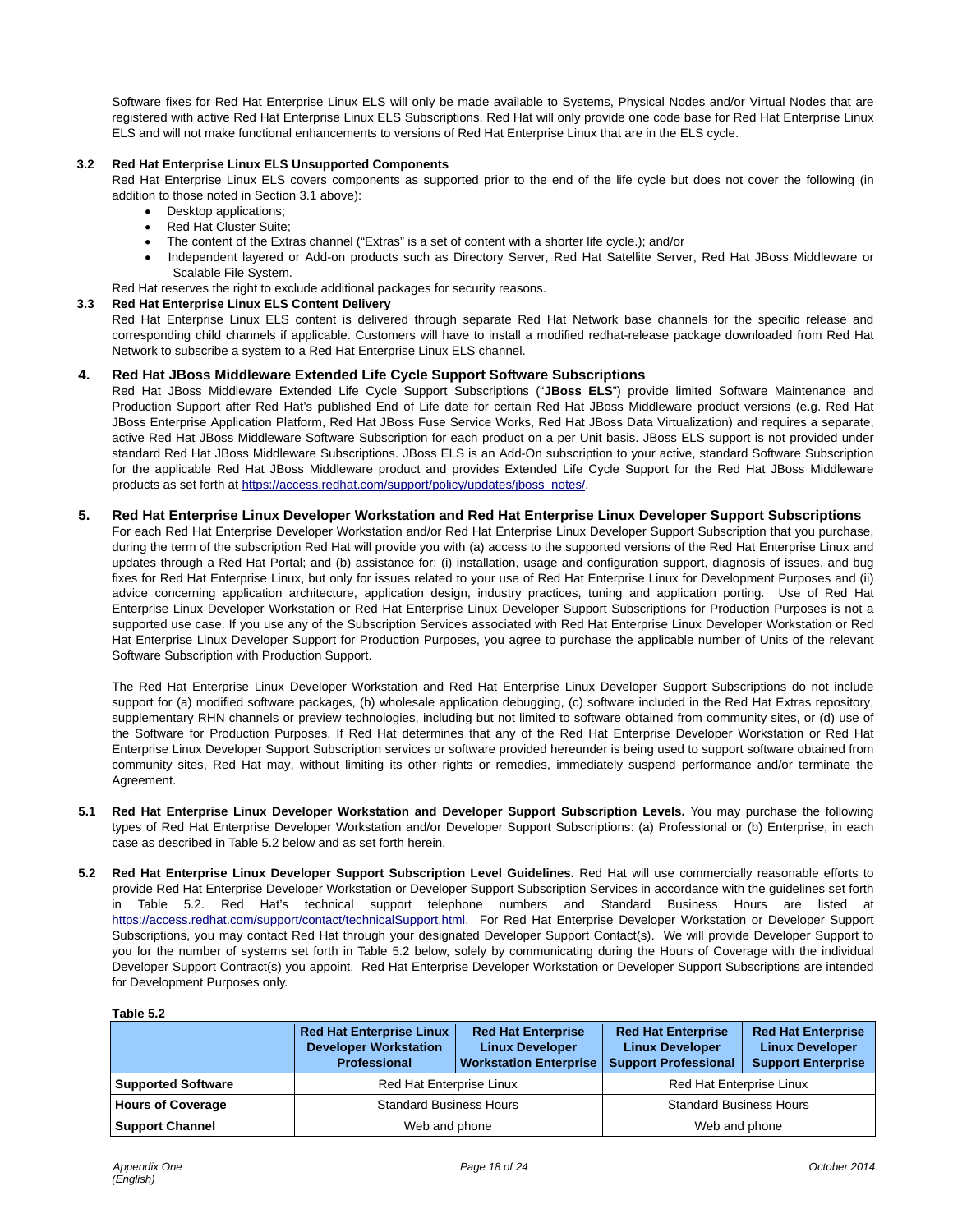| Number of Support Requests | Unlimited                                |                                                                     | Unlimited     |                                    |
|----------------------------|------------------------------------------|---------------------------------------------------------------------|---------------|------------------------------------|
| <b>Number of Systems</b>   | 1 Svstem                                 |                                                                     | 25 Systems    |                                    |
| <b>Response Guidelines</b> | 2 Business Days for all<br><b>ISSUES</b> | 4 Business Hours for all   2 Business Days for all<br><b>ISSUES</b> | <b>ISSUES</b> | 4 Business Hours for<br>all issues |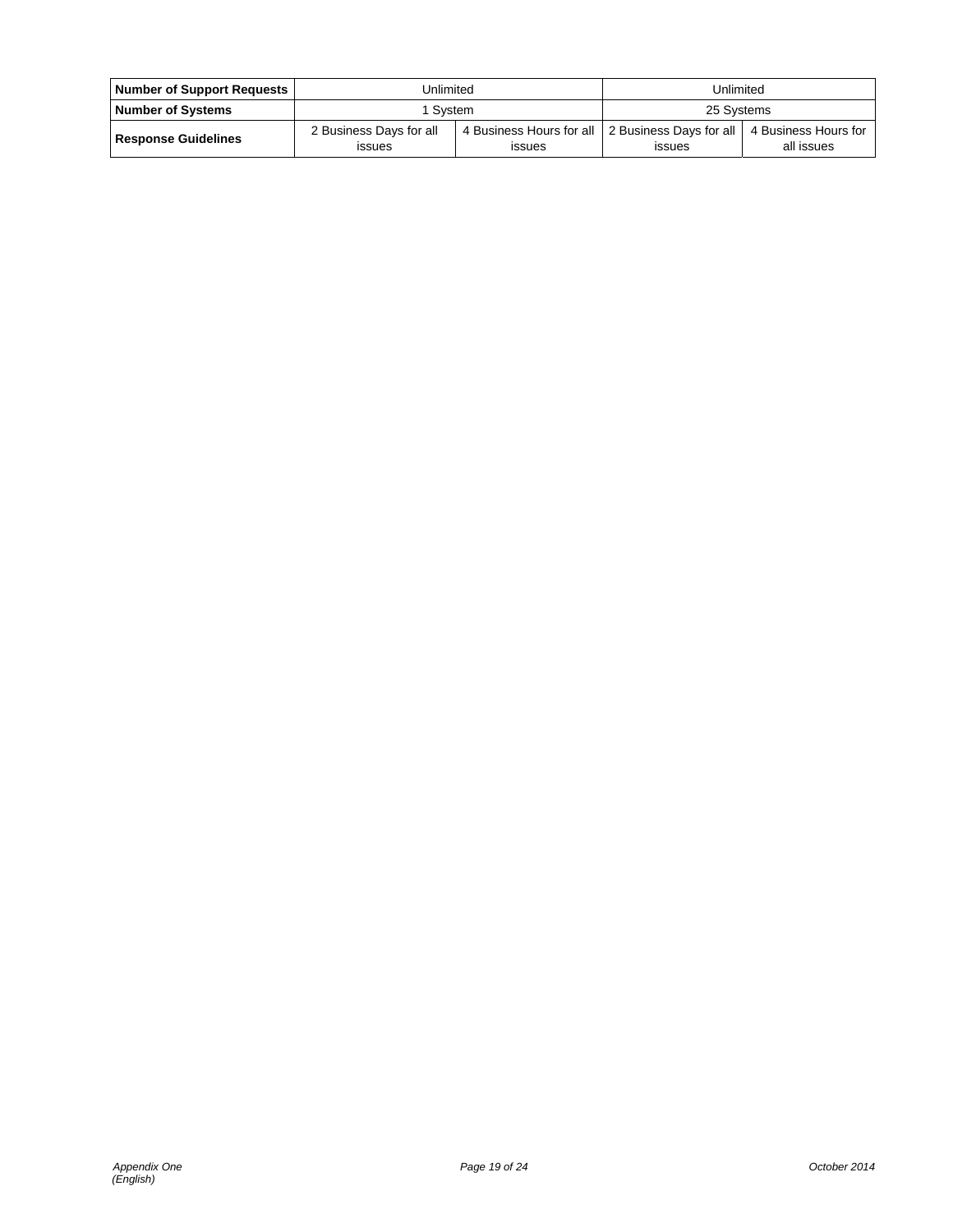# EXHIBIT 1.H MANAGEMENT SUBSCRIPTIONS

#### **1. Software Delivery Services**

- **1.1 Red Hat Hosted Software Delivery Services.** This Exhibit 1.H describes optional Management Subscriptions for the Software Access and Software Maintenance Services.
- **1.2 On Premise Software Delivery Options.** Red Hat Satellite Server provides a delivery mechanism within your network for Software Access and Software Maintenance Services for systems running Red Hat Enterprise Linux (and other Red Hat-branded applications). Each Red Hat Satellite Server includes one Premium level Software Subscription to Red Hat Enterprise Linux Server, which is supported solely in connection with the use of Red Hat Satellite Server. Red Hat JBoss Operations Network provides a delivery mechanism within your network for Software Access and Software Maintenance Services for systems running Red Hat JBoss Middleware Software. Please note that using Subscription Services to support or maintain any non-Red Hat Software products without purchasing Subscription Services for each instance of such non-Red Hat Product for which you use Subscription Services is not permitted.

#### **2. Supported Use Cases**

Subscription Services are provided for Red Hat Satellite Server, Red Hat Satellite Capsule and Red Hat Satellite Proxy Management Subscriptions only when used for their supported purposes ("**Use Case**") in accordance with the terms of this Exhibit and Table 2 below.

| Table 2                                                                  |                                                                                                                                                                                                                                                                                               |  |  |
|--------------------------------------------------------------------------|-----------------------------------------------------------------------------------------------------------------------------------------------------------------------------------------------------------------------------------------------------------------------------------------------|--|--|
| <b>Software</b>                                                          | <b>Use Case</b>                                                                                                                                                                                                                                                                               |  |  |
| Red Hat Satellite Server, Red Hat<br>Capsule and Red Hat Satellite Proxy | Satellite Red Hat does not provide Subscription Services for Red Hat Satellite Server or Red Hat<br>Satellite Proxy when used on a System or Physical Node that is not a server.                                                                                                              |  |  |
| <b>Red Hat Satellite Capsule</b><br><b>Red Hat Satellite Proxy</b>       | Red Hat supports Red Hat Satellite Capsule and Red Hat Satellite Proxy only when<br>deployed with Red Hat Satellite Server.                                                                                                                                                                   |  |  |
| <b>Red Hat Smart Management</b>                                          | Red Hat Smart Management entitlements are required for each Unit of Red Hat<br>Enterprise Linux that is managed by Red Hat Satellite Capsule, Red Hat Satellite Proxy<br>and/or Red Hat Satellite Server. Red Hat Smart Management entitlements may be<br>used with Red Hat Network directly. |  |  |
| <b>JBoss Monitoring Module</b>                                           | JBoss Monitoring Module entitlements are required for each Unit of Red Hat JBoss<br>Middleware that is managed by Red Hat JBoss Operations Network.                                                                                                                                           |  |  |
| <b>IRed Hat Satellite Server Starter Pack</b>                            | Red Hat does not provide Subscription Services for Red Hat Satellite Server Starter<br>Pack if at the time of renewal, more than 50 Units (whether Systems, Physical Nodes)<br>and/or Virtual Nodes) are managed.                                                                             |  |  |

#### **3. Red Hat Directory Server Software Subscriptions**

The Service Level(s) (set forth in Appendix 1, Section 2) for Directory Server is determined by the Service Level of the Red Hat Enterprise Linux Subscription for the System, Physical Node or Virtual Node running Directory Server (for example, if the Service Level for the underlying Red Hat Enterprise Linux Software Subscription is Premium, then Directory Server would receive Premium level support).

**3.1 Red Hat Directory Server Use Cases.** Subscription Services are provided for Red Hat Directory Server only when used for its supported Use Case in accordance with the terms of this Exhibit and Table 3.1 below.

| ı<br>- |  |
|--------|--|
|        |  |

| <b>Software</b>          | Use Case                                                                                                                                                                                                                                                                                                                                                                                                                                                                                                                                    |
|--------------------------|---------------------------------------------------------------------------------------------------------------------------------------------------------------------------------------------------------------------------------------------------------------------------------------------------------------------------------------------------------------------------------------------------------------------------------------------------------------------------------------------------------------------------------------------|
| Red Hat Directory Server | A Replica Red Hat Directory Server must have an active Software Subscription for a<br>Master Red Hat Directory Server and Red Hat Directory Server must be installed on a<br>physical server with a standard Red Hat Enterprise Linux Software Subscription (not a)<br>Red Hat Enterprise Linux Desktop, Red Hat Enterprise Linux for HPC or Red Hat<br>Enterprise Linux Workstation Software Subscription). "Replica" means a second<br>instance of a Directory Server configured as a slave to the first instance of Directory<br>Server. |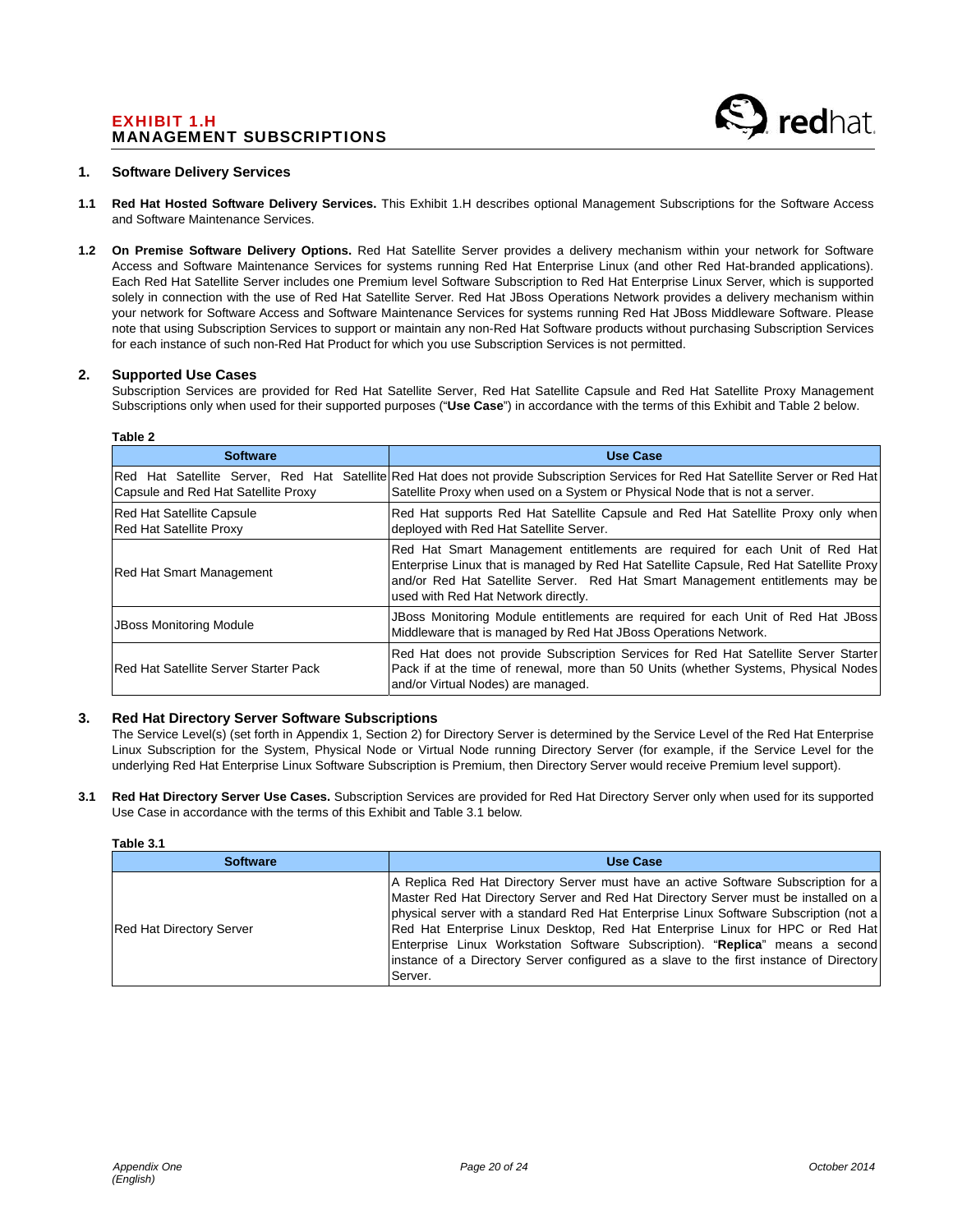# EXHIBIT 1.I RED HAT CLOUDFORMS (fka MANAGEIQ EVM SUITE) **SUBSCRIPTIONS**



#### **1. Red Hat CloudForms Subscriptions**

Red Hat CloudForms Subscriptions are used to manage virtual machines running on on-premise servers or public clouds.

- **1.1 Entitlements and Purchasing Requirements.** You must purchase the appropriate number of Software Subscription(s), based on the number of Socket-pairs for all Managed Nodes being managed by the Red Hat CloudForms Software. For purposes of This Exhibit 1.I, a "**Socket-pair**" is up to two sockets each occupied by a CPU on a Managed Node. Red Hat CloudForms Software is configured to manage virtual machines on certain public clouds (a "**Red Hat CloudForms Enabled Cloud**"). You must purchase the appropriate number of Red Hat CloudForms for Public Cloud Software Subscriptions based on the number of Managed Nodes instantiated on a Red Hat CloudForms Enabled Cloud. Please confirm that a specific public cloud is a Red Hat CloudForms Enabled Cloud prior to purchasing. A Red Hat Enterprise Linux Software Subscription is bundled with the Red Hat CloudForms Software Subscription and the fees for the Red Hat CloudForms Subscription are based on such bundled use. Any use of the Red Hat Enterprise Linux other than to run the Red Hat CloudForms Software is subject to Red Hat's standard Software Subscription fees for such use.
- **1.2 Supported Uses**. Subscription Services are provided for Software only when used for its supported purpose ("**Use Case**") in accordance with the terms of this Exhibit and Table 1.2 below.

#### **Table 1.2**

| <b>Software Subscription</b>                                                                        | <b>Supported Use Case</b>                                                                                                                                                                                                                                                                                                                                                           |
|-----------------------------------------------------------------------------------------------------|-------------------------------------------------------------------------------------------------------------------------------------------------------------------------------------------------------------------------------------------------------------------------------------------------------------------------------------------------------------------------------------|
| Red Hat CloudForms (and its predecessor<br>ManageIQ EVM Suite)                                      | Red Hat does not provide Subscription Services for Red Hat CloudForms Software<br>when used on a System or Physical Node that is not a server. Red Hat Enterprise<br>Linux Server is supported solely for the purpose of running Red Hat CloudForms<br>Software. Red Hat Enterprise Linux is currently the only supported operating<br>system for Red Hat CloudForms Subscriptions. |
| Red Hat CloudForms for Public Cloud (and its<br>predecessor ManageIQ EVM Suite for Public<br>Cloud) | Red Hat provides Production Support for these Software Subscriptions only if they<br>are running with a Red Hat CloudForms Enabled Cloud.                                                                                                                                                                                                                                           |

#### **1.3 Production Support.**

Each Red Hat CloudForms Software Subscription comes with Standard or Premium Production Support. Red Hat only provides Production Support for the Red Hat Products and does not provide any Production Support for any underlying infrastructure or for any third party products that may be running on any servers or virtual machines.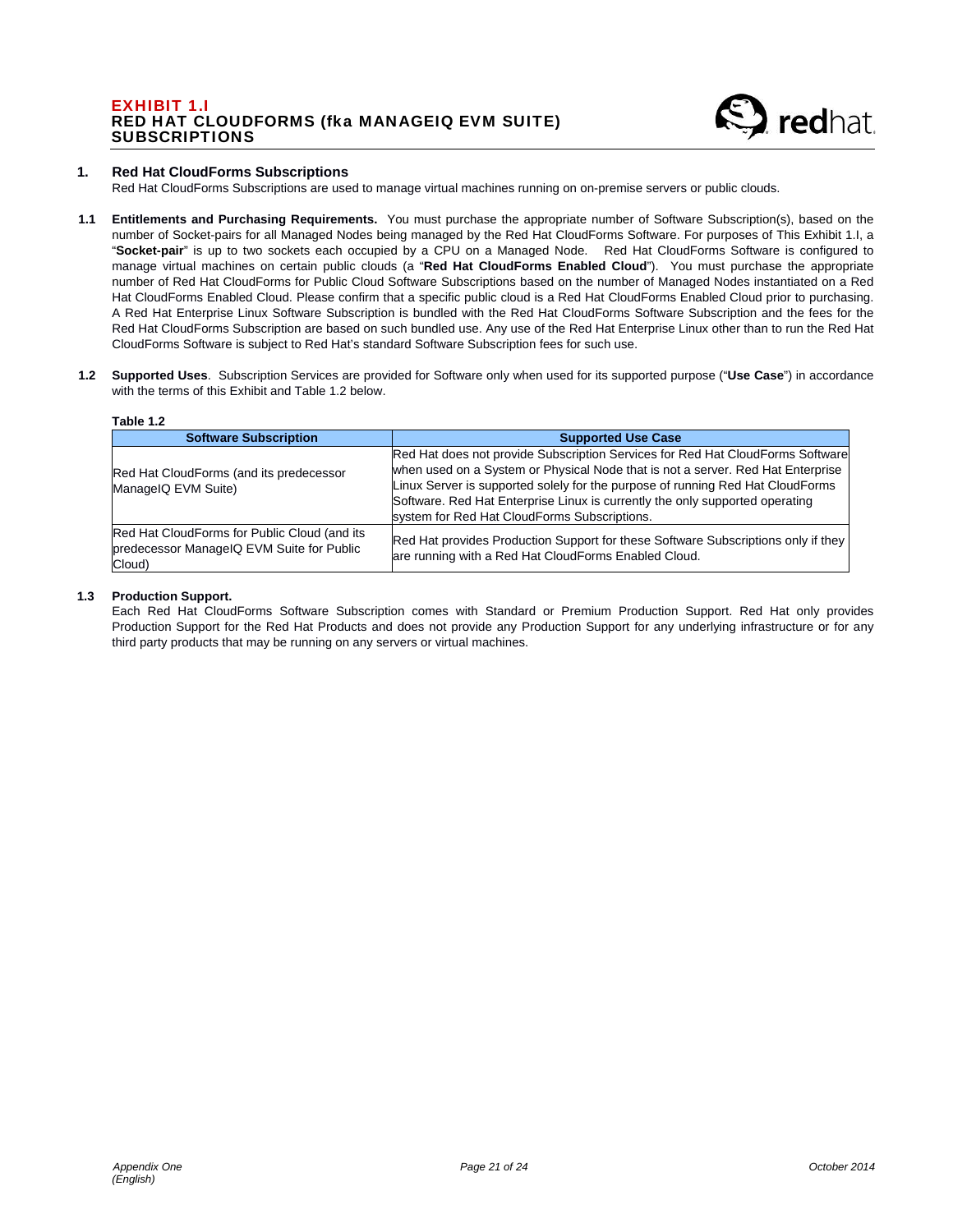# EXHIBIT 1.J CLOUD ACCESS



#### **1. Background**

This Exhibit establishes the terms and conditions under which you may use Software Subscriptions in a Vendor's Cloud, which are in addition to the terms provided by the Vendor. "**Vendor**" means the Red Hat authorized third party from whom you purchase Cloud services and who is authorized by Red Hat to participate in this Cloud Access Program. "**Cloud"** means a Vendor's hosted computing infrastructure of shared resources that provides virtual machines to end users on an on-demand basis.

#### **2. Transfer of Software Subscriptions**

#### **2.1 Eligible Subscriptions.**

You may use certain eligible Software Subscriptions that include Production Support provided by Red Hat and meet the other criteria set forth at www.redhat.com/solutions/cloud/access ("**Eligible Subscriptions**") in a Vendor's Cloud under the terms set forth in this Exhibit ("**Cloud Access**"). Certain software components or functionality of the Software contained in the original Software Subscription (or Addon Subscription) may not be available or supported when used in the Vendor's Cloud.

#### **2.2 Transfer of Eligible Subscriptions.**

You may transfer Eligible Subscriptions for use in a Vendor's Cloud under the Cloud Access program provided (a) you complete the registration set forth at https://engage.redhat.com/forms/cloud-access-registration and (b) you have a sufficient number of Eligible Subscriptions to transfer. An Eligible Subscription(s) that has been transferred to a Vendor's Cloud is referred to as a "**Bring Your Own Subscription(s)**" or "**BYOS**".

#### **2.3 Unit Conversion.**

For purposes of this Cloud Access Exhibit 1.J and for each BYOS, the Unit of measurement for an Eligible Subscription purchased for onpremise use will be converted to a different Unit of measurement for a BYOS Unit for use in a Cloud. The conversion table at https://engage.redhat.com/forms/cloud-access-registration identifies how a Unit converts from an Eligible Subscription Unit purchased for on-premise use to the corresponding BYOS Unit. For those Eligible Subscriptions that were originally sold for use in a Vendor's Cloud, no conversion is required. The number of simultaneous BYOS Units in the Vendor Cloud will not exceed the total number of Units (a) transferred from Eligible Subscriptions and/or (b) purchased for use in a Vendor Cloud.

#### **2.4 Usage Reporting.**

You consent to the Vendor reporting to Red Hat your usage of the Red Hat Software Subscriptions in the Vendor's Cloud.

#### **2.5 Subscription Term.**

The transfer of Software Subscription(s) to Cloud Access does not change the start date or the duration of the original Software Subscription(s) and once your Software Subscription expires, your access to the Software Subscription in the Vendor's Cloud will cease, unless otherwise renewed.

#### **3. Services**

- **3.1 Terms of Service.** In a Cloud environment, Red Hat's Software Subscriptions may provide you with access to the Software and associated maintenance (updates, upgrades, corrections, security advisories and bug fixes), if and when available, in the form of software images intended to be deployed as virtual instances. Payments to Red Hat for Software Subscriptions do not include any fees that may be due to the Vendor for the Vendor's Cloud services. Red Hat is not a party to your agreement with the Vendor and is not responsible for providing access to the Vendor's Cloud or any other obligations of the Vendor under such agreement. The Vendor is solely responsible and liable for the Vendor's Cloud. You may use the Services only for your own internal use within the Vendor's Cloud. Use of the Software Subscription other than as set forth herein, including either access to the Software and/or Services outside the Vendor Cloud will be subject to additional fees as set forth in Section 5 below.
- **3.2 Software Access and Software Maintenance.** Software images and/or updates to the Software in Cloud Access, if and when available, (a) may be made in the form of new images and available via the Vendor's Cloud and/or (b) may be transferred by you to a Cloud.
- **3.3 Production Support.** Production Support for each BYOS under Cloud Access will be provided to you by Red Hat pursuant to the terms of the original Software Subscription.

#### **4. Reporting and Inspection**

If you use the Software and/or Services outside the Vendor's Cloud, you are required to purchase Subscription Services in a quantity equal to the total number of Units of that Red Hat Product (including variants or components thereof) that you deploy, install, use or execute as set forth in Appendix 1. You will promptly notify Red Hat and Red Hat will invoice you for each Unit on a pro-rata basis and you will pay for such Units within thirty (30) days of the date of invoice or as otherwise set forth in the Agreement. Failure to comply with this Section 4 will be considered a material breach of this Agreement, and will entitle Red Hat and/or Vendor to suspend the Services or terminate this Agreement.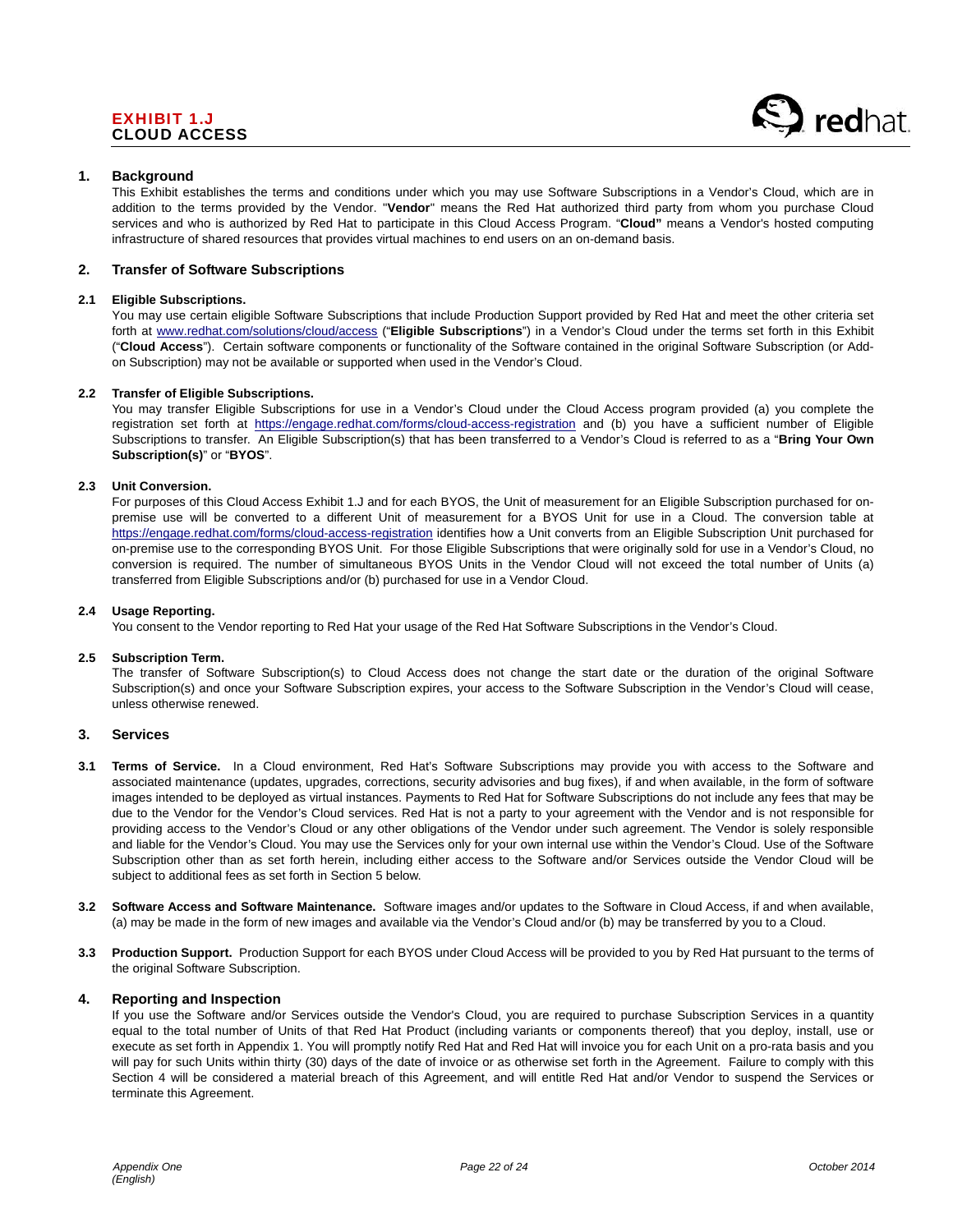# **5. Term and Termination**

Red Hat may terminate the availability of Cloud Access as an offering or may terminate the availability of a particular Vendor that offers Cloud Access with sixty (60) day notice, provided however you may continue to use the Software Subscription for the remainder of the term of the Software Subscription on your premises under the original terms of the Software Subscription.